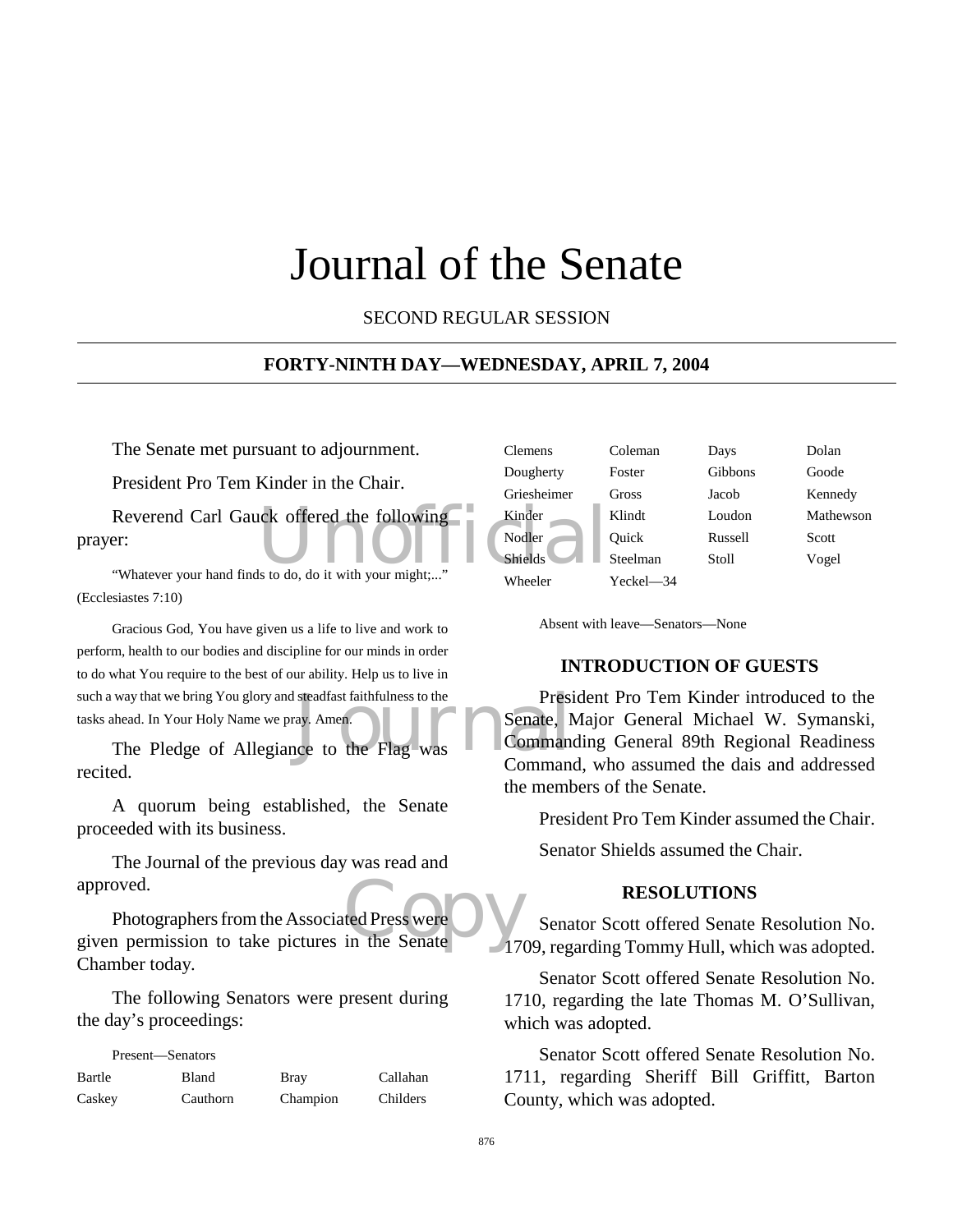Senator Loudon offered Senate Resolution No. 1712, regarding the R.A.V.E. Program at Walker Elementary School, Hazelwood, which was adopted.

Senator Shields offered Senate Resolution No. 1713, regarding Sherrill Kelsey, which was adopted.

Senator Clemens offered Senate Resolution No. 1714, regarding Mayor Jimmy Crisp, Seymour, which was adopted.

Senator Cauthorn offered Senate Resolution No. 1715, regarding Lauren Miller, Mexico, which was adopted.

# **HOUSE BILLS ON THIRD READING**

**SCS, SA 3** and **SSA 4** for **SA 3** (pending), be<br>called from the Informal Calendar and again taken<br>up for 3rd reading and final passage, which motion Senator Scott moved that **HS** for **HCS** for **HB 1304**, with **SCS**, **SS** for **SCS**, **SS** for **SS** for called from the Informal Calendar and again taken up for 3rd reading and final passage, which motion prevailed.

**SSA 4** for **SA 3** was again taken up.

Senator Jacob moved that **SSA 4** for **SA 3** be adopted, which motion failed by the following vote:

| vote:         |              |                |              | following  |
|---------------|--------------|----------------|--------------|------------|
| YEAS-Senators |              |                |              | Mr.        |
| Bland         | <b>Bray</b>  | Callahan       | Caskey       | and Gove   |
| Coleman       | Days         | Dougherty      | Jacob        | and Elect  |
| Kennedy       | Mathewson    | Ouick          | Steelman     | leave to r |
| Stoll         | Wheeler-14   |                |              | recomme    |
| NAYS-Senators |              |                |              | hereto at  |
| Bartle        | Cauthorn     | Champion       | Clemens      | Consent (  |
| Dolan         | Foster       | <b>Gibbons</b> | Goode        | Also       |
| Griesheimer   | <b>Gross</b> | Kinder         | Klindt       |            |
| Loudon        | Nodler       | Russell        | <b>Scott</b> | $Mr.$ ]    |
| Shields       | Voαel        | Yeckel—19      |              | and Gove   |

Absent—Senator Childers—1

Absent with leave—Senators—None

Shields Vogel Yeckel—19

At the request of Senator Scott, **HS** for **HCS** for **HB 1304**, with **SCS**, **SS** for **SCS**, **SS** for **SS** for **SCS** and **SA 3** (pending) was placed on the Informal Calendar.

On motion of Senator Gibbons, the Senate recessed until 2:00 p.m.

## **RECESS**

The time of recess having expired the Senate was called to order by Senator Nodler.

#### **RESOLUTIONS**

Senator Dougherty offered Senate Resolution No. 1716, regarding the Adams Park Community Center and National Youth Service Day 2004, St. Louis, which was adopted.

# **REPORTS OF STANDING COMMITTEES**

Senator Foster, Chairman of the Committee on Education, submitted the following report:

Mr. President: Your Committee on Education, to which was referred **HB 1070**, begs leave to report that it has considered the same and recommends that the bill do pass and be placed on the Consent Calendar.

Senator Yeckel, Chairman of the Committee on Financial and Governmental Organization, Veterans' Affairs and Elections, submitted the following reports:

Mr. President: Your Committee on Financial and Governmental Organization, Veterans' Affairs and Elections, to which was referred **HB 938**, begs leave to report that it has considered the same and recommends that the Senate Committee Substitute, hereto attached, do pass and be placed on the Consent Calendar.

Also,

Mr. President: Your Committee on Financial and Governmental Organization, Veterans' Affairs and Elections, to which was referred **HB 923**, begs leave to report that it has considered the same and recommends that the bill do pass and be placed on the Consent Calendar.

Also,

Mr. President: Your Committee on Financial and Governmental Organization, Veterans' Affairs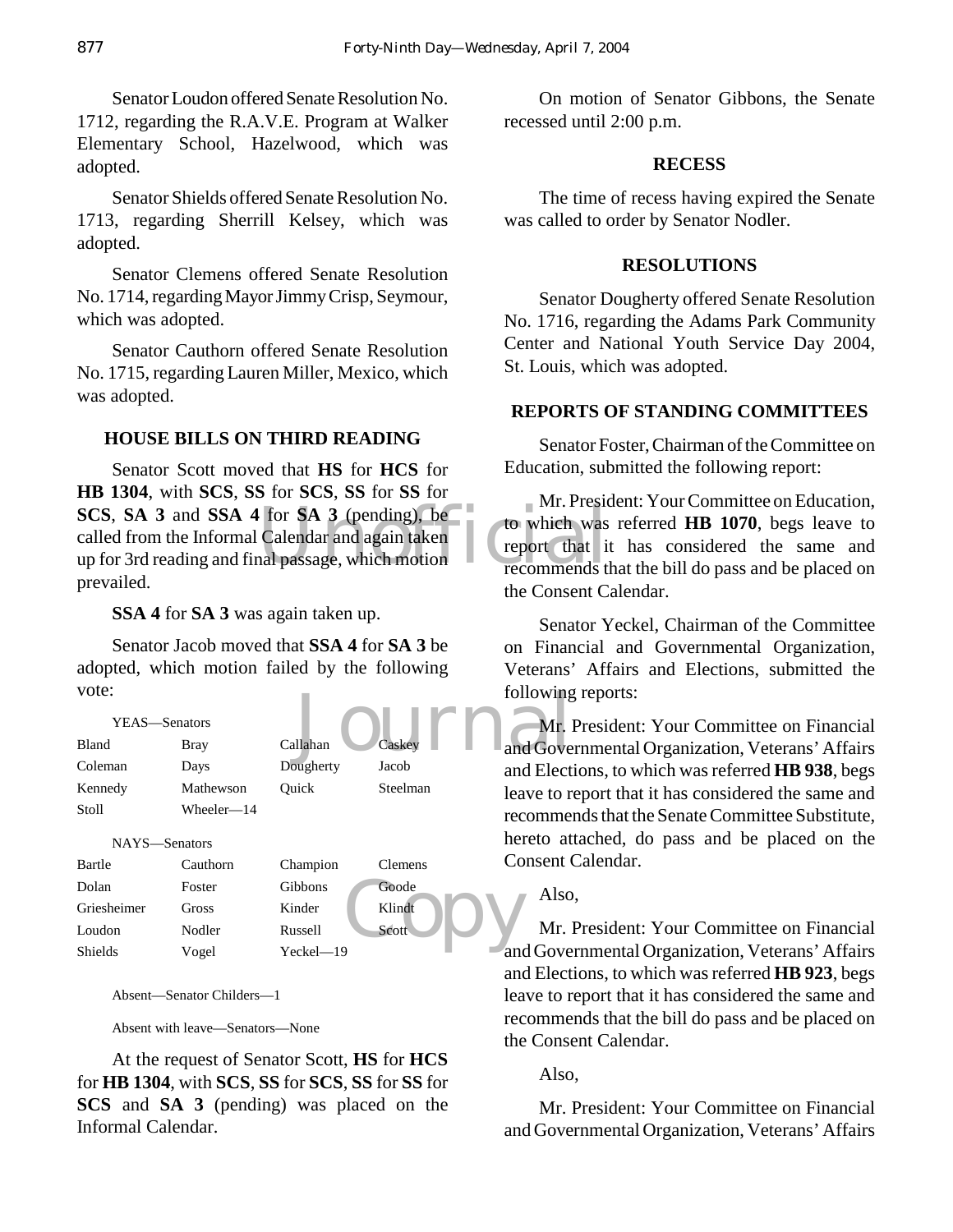and Elections, to which was referred **HB 1622**, begs leave to report that it has considered the same and recommends that the bill do pass and be placed on the Consent Calendar.

# Also,

Mr. President: Your Committee on Financial and Governmental Organization, Veterans' Affairs and Elections, to which was referred **HCS** for **HB 1399**, begs leave to report that it has considered the same and recommends that the bill do pass and be placed on the Consent Calendar.

# Also,

The Consent Calendar. Mr. President: Your Committee on Financial and Governmental Organization, Veterans' Affairs and Elections, to which was referred **HCS** for **HB 1347**, begs leave to report that it has considered the same and recommends that the bill do pass and be placed on the Consent Calendar.

#### Also,

The bill do pass and be placed on the Consent<br>Calendar.<br>Also Mr. President: Your Committee on Financial and Governmental Organization, Veterans' Affairs and Elections, to which was referred **HCS** for **HB 1363**, begs leave to report that it has considered the same and recommends that Calendar.

## Also,

and recommends that the bill do pass and be placed<br>on the Consent Calendar.<br>Also, Mr. President: Your Committee on Financial and Governmental Organization, Veterans' Affairs and Elections, to which was referred **HB 1291**, begs leave to report that it has considered the same on the Consent Calendar.

## Also,

Mr. President: Your Committee on Financial and Governmental Organization, Veterans' Affairs and Elections, to which was referred **HCS** for **HB 985**, begs leave to report that it has considered the same and recommends that the bill do pass and be placed on the Consent Calendar.

Senator Shields, Chairman of the Committee

on Aging, Families, Mental and Public Health, submitted the following reports:

Mr. President: Your Committee on Aging, Families, Mental and Public Health, to which was referred **HCS** for **HB 1246**, begs leave to report that it has considered the same and recommends that the bill do pass and be placed on the Consent Calendar.

Also,

Mr. President: Your Committee on Aging, Families, Mental and Public Health, to which was referred **HB 970**, begs leave to report that it has considered the same and recommends that the bill do pass and be placed on the Consent Calendar.

Senator Vogel, Chairman of the Committee on Ways and Means, submitted the following report:

Mr. President: Your Committee on Ways and Means, to which was referred **HS** for **HCS** for **HB 1290**, begs leave to report that it has considered the same and recommends that the Senate Committee Substitute, hereto attached, do pass and be placed on the Consent Calendar.

Senator Cauthorn, Chairman of the Committee on Governmental Accountability and Fiscal Oversight, submitted the following report:

Mr. President: Your Committee on Governmental Accountability and Fiscal Oversight, to which was referred **SS** for **SCS** for **SBs 1233**, **840** and **1043**, begs leave to report that it has considered the same and recommends that the bill do pass.

# **HOUSE BILLS ON THIRD READING**

Senator Scott moved that **HS** for **HCS** for **HB 1304**, with **SCS**, **SS** for **SCS**, **SS** for **SS** for **SCS** and **SA 3** (pending), be called from the Informal Calendar and again taken up for 3rd reading and final passage, which motion prevailed.

**SA 3** was again taken up.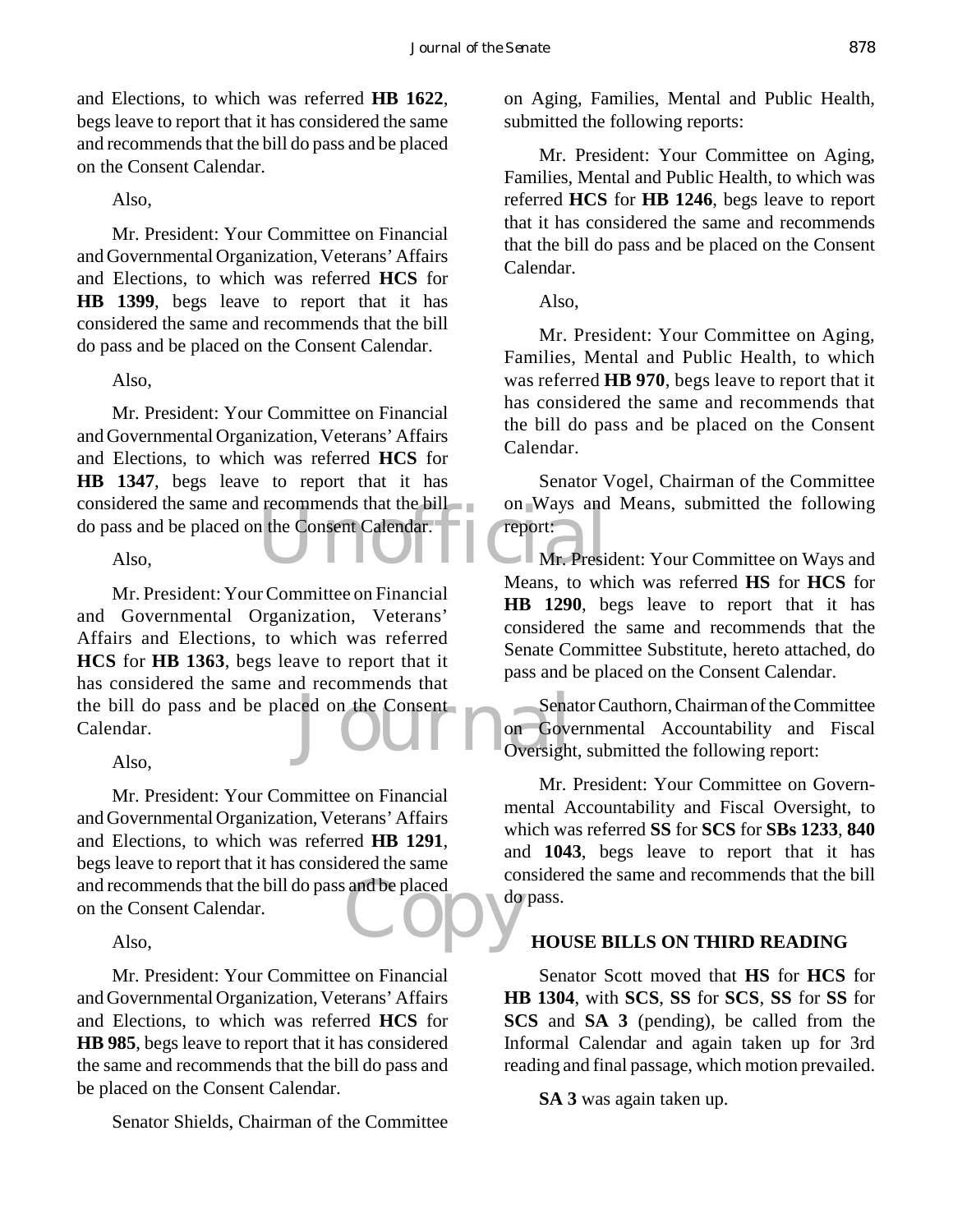At the request of Senator Steelman, the above amendment was withdrawn.

At the request of Senator Scott, **SS** for **SS** for **SCS** for **HS** for **HCS** for **HB 1304** was withdrawn.

Senator Scott offered **SS No. 2** for **SS** for **SCS** for **HS** for **HCS** for **HB 1304**, entitled:

# SENATE SUBSTITUTE NO. 2 FOR SENATE SUBSTITUTE FOR SENATE COMMITTEE SUBSTITUTE FOR HOUSE SUBSTITUTE FOR HOUSE COMMITTEE SUBSTITUTE FOR HOUSE BILL NO. 1304

An Act to repeal sections 355.176, 408.040, 508.010, 508.040, 508.070, 508.120, 510.263, 516.105, 537.067, 538.205, 538.210, 538.220, 538.225, and 538.300, RSMo, and to enact in lieu thereof sixteen new sections relating to claims for damages and the payment thereof.

nt thereof.<br>
d that SS No. 2 for SS for<br>
r HB 1304 be adopted. Senator Scott moved that **SS No. 2** for **SS** for **SCS** for **HS** for **HCS** for **HB 1304** be adopted.

Senator Steelman offered **SA 1**, which was read:

## SENATE AMENDMENT NO. 1

France Substitute<br>
Committee Substitute<br>
15, Section 538.210, be allow Amend Senate Substitute No. 2 for Senate Substitute for Senate Committee Substitute for House Substitute for House Committee Substitute for House Bill No. 1304, Page 15, Section 538.210, Line 27, by striking the words "August 28, 2013" and inserting in lieu thereof the following: "**August 28, 2010**".

Senator Steelman moved that the above amendment be adopted.

r SA 1, which eligned Senator Jacob offered **SSA 1** for **SA 1**, which was read:

# SENATE SUBSTITUTE AMENDMENT NO. 1 FOR SENATE AMENDMENT NO. 1

Amend Senate Substitute No. 2 for Senate Substitute for Senate Committee Substitute for House Substitute for House Committee Substitute for House Bill No. 1304, Page 15, Section 538.210, Line 27, by striking the words "August 28, 2013" and inserting in lieu thereof the following:

#### "**August 28, 2006**".

Senator Jacob moved that the above substitute amendment be adopted.

Senator Shields assumed the Chair.

Senator Bartle assumed the Chair.

Senator Nodler assumed the Chair.

Senator Shields assumed the Chair.

On motion of Senator Jacob, **SSA 1** for **SA 1** was adopted.

Senator Jacob offered **SA 2**:

# SENATE AMENDMENT NO. 2

Amend Senate Substitute No. 2 for Senate Substitute for Senate Committee Substitute for House Substitute for House Committee Substitute for House Bill No. 1304, Page 1, In the Title, Line 6 of said title, by inserting immediately after the word "thereof" the following: ", with an emergency clause for certain sections"; and

Further amend said bill and page, section A, line 7 of said page, by inserting immediately after said line the following:

"**135.163. 1. For all tax years beginning on or after January 1, 2005, in order to encourage the retention of physicians and other health care providers in this state, an eligible taxpayer shall be allowed a credit not to exceed fifteen thousand dollars per eligible taxpayer against the tax otherwise due pursuant to chapter 143, RSMo, not including sections 143.191 to 143.265, RSMo, in an amount equal to fifteen percent of the increase in amount paid by an eligible taxpayer for medical malpractice insurance premiums in the aggregate from one policy period to the next immediate policy period. For purposes of this section, the base policy period for calculation of the credit shall be the medical malpractice insurance policy in effect on August 28, 2004.**

**2. The tax credit allowed by this section shall be claimed by the taxpayer at the time such taxpayer files a return. Any amount of tax credit which exceeds the tax due shall be carried**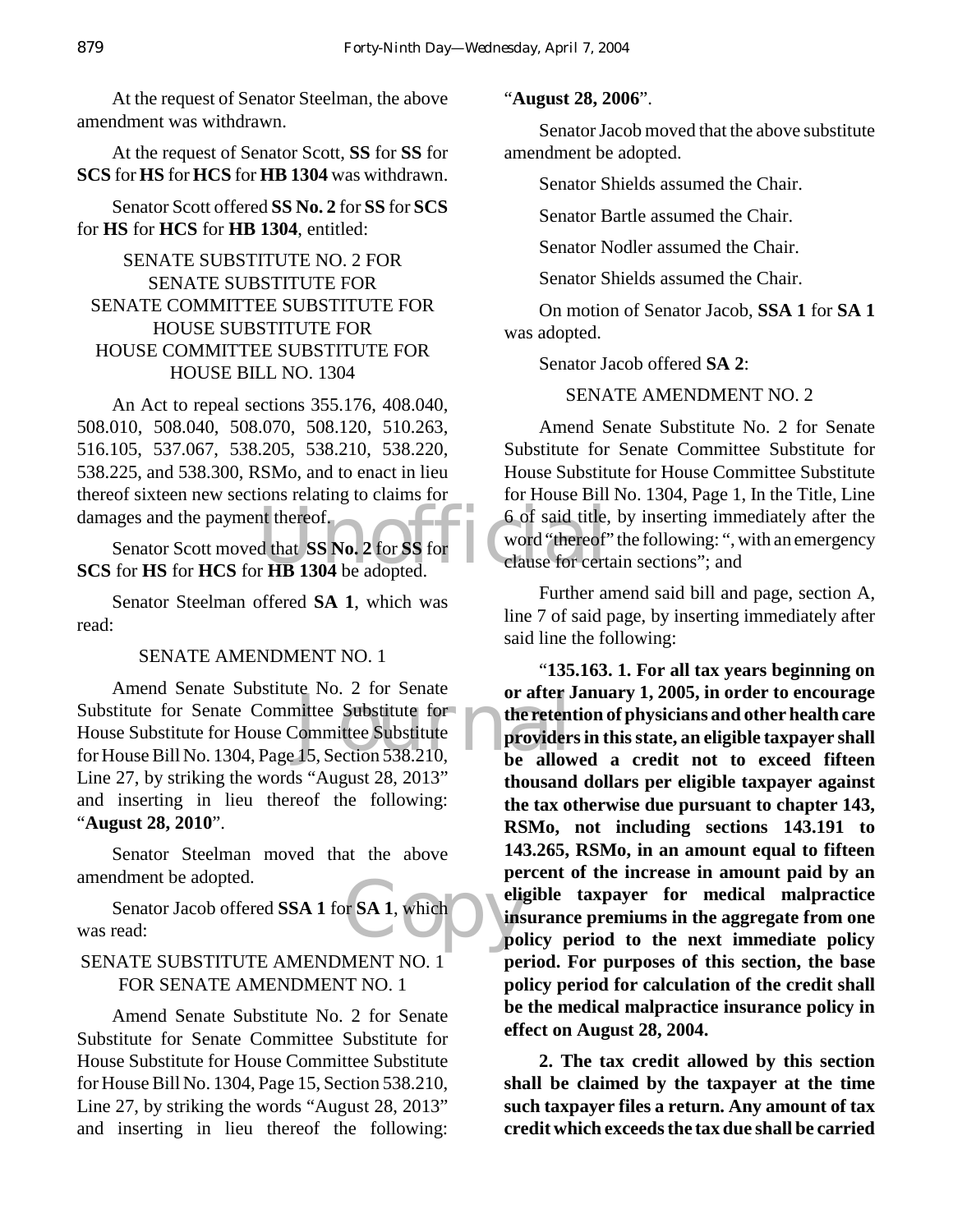**over to any of the next five subsequent taxable years, but shall not be refunded and shall not be transferable.**

delegated in this section shall become effective<br>
only if it complies with and is subject to all of<br>
the provisions of chapter 536, RSMo, and, if<br>
annihizable section 536,028, BSMo, This section (5) All for Ie are subsequently<br>
en the grant of defined of<br>
my rule proposed or<br>
104. shall be invalid inland ma **3. The director of the department of insurance and the director of the department of revenue shall jointly administer the tax credit authorized by this section. The director of the department of insurance shall enact procedures to verify the amount of the allowable credit and shall issue a certificate to each eligible taxpayer that certifies the amount of the allowable credit. Both the director of the department of insurance and the director of the department of revenue are authorized to promulgate rules and regulations necessary to administer the provisions of this section. Any rule or portion of a rule, as that term is defined in section 536.010, RSMo, that is created under the authority only if it complies with and is subject to all of the provisions of chapter 536, RSMo, and, if applicable, section 536.028, RSMo. This section and chapter 536, RSMo, are nonseverable and if any of the powers vested with the general assembly pursuant to chapter 536, RSMo, to review, to delay the effective date or to disapprove and annul a rule are subsequently held unconstitutional, then the grant of rulemaking authority and any rule proposed or adopted after August 28, 2004, shall be invalid and void.**

**4. The tax credits issued pursuant to this section shall not exceed a total for all tax credits issued of fifteen million dollars per fiscal year.**"; and

ge 2, section<br>by inserting in Further amend said bill, page 2, section 355.176, line 14 of said page, by inserting immediately after said line the following:

"379.316. 1. Section 379.017 and sections 379.316 to 379.361 apply to insurance companies incorporated pursuant to sections 379.035 to 379.355, section 379.080, sections 379.060 to 379.075, sections 379.085 to 379.095, sections 379.205 to 379.310, and to insurance companies of a similar type incorporated pursuant to the laws of

any other state of the United States, and alien insurers licensed to do business in this state, which transact fire and allied lines, marine and inland marine insurance, to any and all combinations of the foregoing or parts thereof, and to the combination of fire insurance with other types of insurance within one policy form at a single premium, on risks or operations in this state, except:

(1) Reinsurance, other than joint reinsurance to the extent stated in section 379.331;

(2) Insurance of vessels or craft, their cargoes, marine builders' risks, marine protection and indemnity, or other risks commonly insured pursuant to marine, as distinguished from inland marine, insurance policies;

(3) Insurance against loss or damage to aircraft;

(4) All forms of motor vehicle insurance; and

(5) All forms of life, accident and health, **[**and**]** workers' compensation insurance**, and medical malpractice liability insurance**.

2. Inland marine insurance shall be deemed to include insurance now or hereafter defined by statute, or by interpretation thereof, or if not so defined or interpreted, by ruling of the director, or as established by general custom of the business, as inland marine insurance.

3. Commercial property and commercial casualty insurance policies are subject to rate and form filing requirements as provided in section 379.321.

**383.112. Any insurer or self-insured health care provider that fails to timely report claims information as required by sections 383.100 to 383.125 shall be subject to the provisions of section 374.215, RSMo.**

383.150. As used in sections 383.150 to 383.195, the following terms shall mean:

(1) "Association" **[**means**]**, the joint underwriting association established pursuant to the provisions of sections 383.150 to 383.195;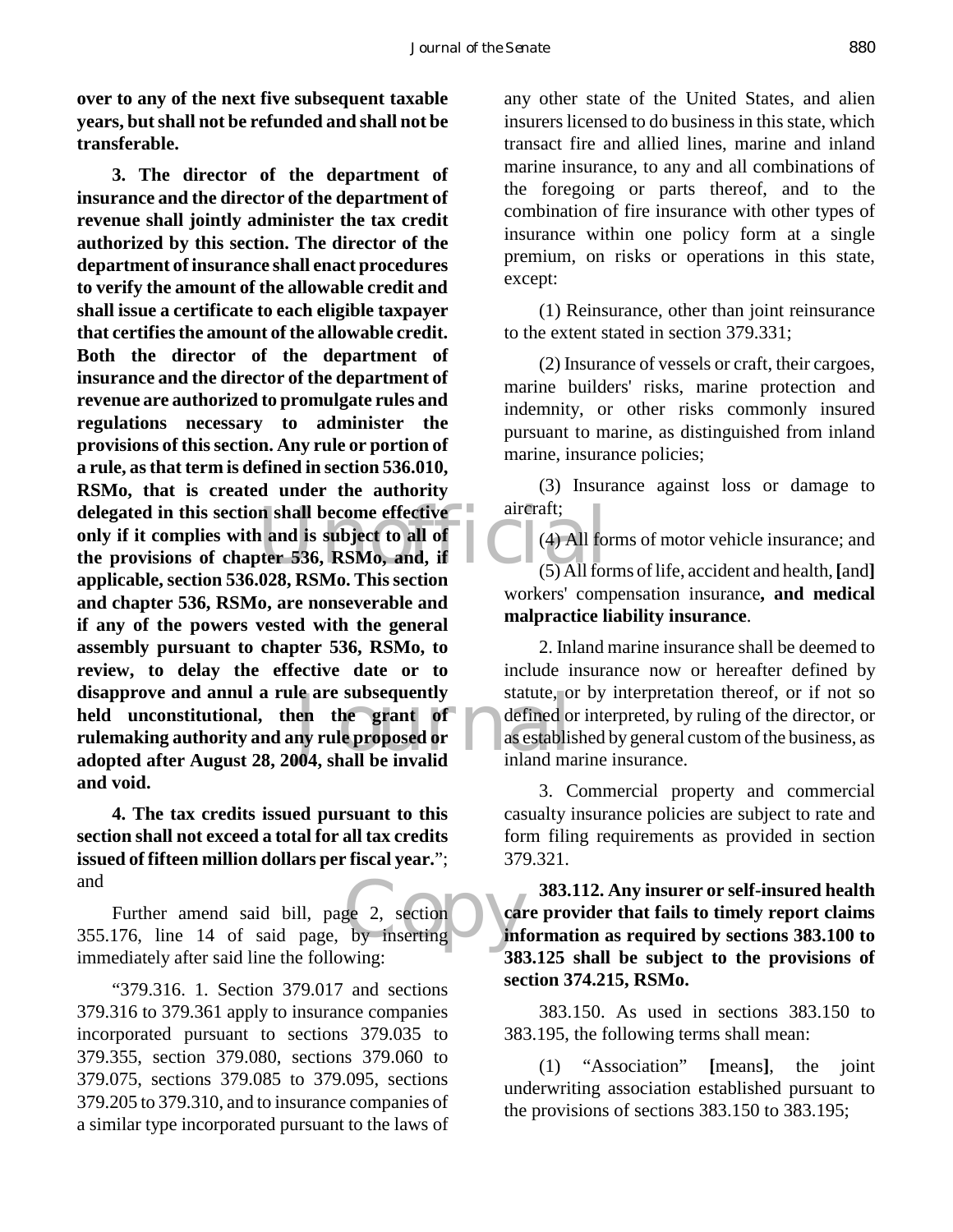(2) **"Competitive bidding process", a process under which the director seeks, and insurers may submit, rates at which insurers guarantee to provide medical malpractice liability insurance to any health care provider unable to obtain such insurance in the voluntary market;**

**(3)** "Director" **[**means**]**, the director of the department of insurance;

treatment by spiritual means alone in accordance<br>with the creed or tenets of any well-recognized<br>church or religious denomination;<br>2. The fol **[**(3)**] (4)** "Health care provider" includes physicians, dentists, clinical psychologists, pharmacists, optometrists, podiatrists, registered nurses, physicians' assistants, chiropractors, physical therapists, nurse anesthetists, anesthetists, emergency medical technicians, hospitals, nursing homes and extended care facilities; but shall not include any nursing service or nursing facility conducted by and for those who rely upon with the creed or tenets of any well-recognized church or religious denomination;

ofessional service by the it is un<br>provided<br>iums'' [means] gross unreason **[**(4)**] (5)** "Medical malpractice insurance" **[**means**]**, insurance coverage against the legal liability of the insured and against loss, damage, or expense incident to a claim arising out of the death or injury of any person as a result of the negligence or malpractice in rendering professional service by any health care provider;

ss.<br>
art determines<br>
art determines<br>
l'Imalmentiae **[**(5)**](6)** "Net direct premiums" **[**means**]**, gross direct premiums written on casualty insurance in the state of Missouri by companies authorized to write casualty insurance under chapter 379, RSMo 1969, in the state of Missouri, less return premiums thereon and dividends paid or credited to policyholders on such direct business.

**383.151. When the department determines after a public hearing that medical malpractice liability insurance is not reasonably available for health care providers in the voluntary market, the director shall establish a method for providing such insurance to such health care providers. The director may:**

**(1) Establish a competitive bidding process under which insurers may submit rates at which** **they agree to insure such health care providers; or**

**(2) Establish any other method reasonably designed to provide insurance to such health care providers.**

**383.200. 1. As used in sections 383.200 to 383.225, the following terms mean:**

**(1) "Director", the same meaning as such term is defined in section 383.100;**

**(2) "Health care provider", the same meaning as such term is defined in section 383.100;**

**(3) "Insurer", an insurance company licensed in this state to write liability insurance, as described in section 379.010, RSMo;**

**(4) "Medical malpractice insurance", the same meaning as such term is defined in section 383.200.**

**2. The following standards and procedures shall apply to the making and use of rates pertaining to all classes of medical malpractice insurance:**

**(1) Rates shall not be excessive, inadequate, or unfairly discriminatory. A rate is excessive if it is unreasonably high for the insurance provided. A rate is inadequate if it is unreasonably low for the insurance provided and continued use of it would endanger the solvency of the company. A rate is unfairly discriminatory if it does not reflect equitably differences in reasonably expected losses and expenses;**

**(2) (a) Every insurer that desires to increase a rate by less than fifteen percent shall file such rate, along with data supporting the rate change as prescribed by the director, no later than thirty days after such rate becomes effective. Filings under this paragraph shall not be subject to approval or disapproval by the director.**

**(b) Every insurer that desires to increase a rate by fifteen percent or more shall submit a complete rate application to the director. A**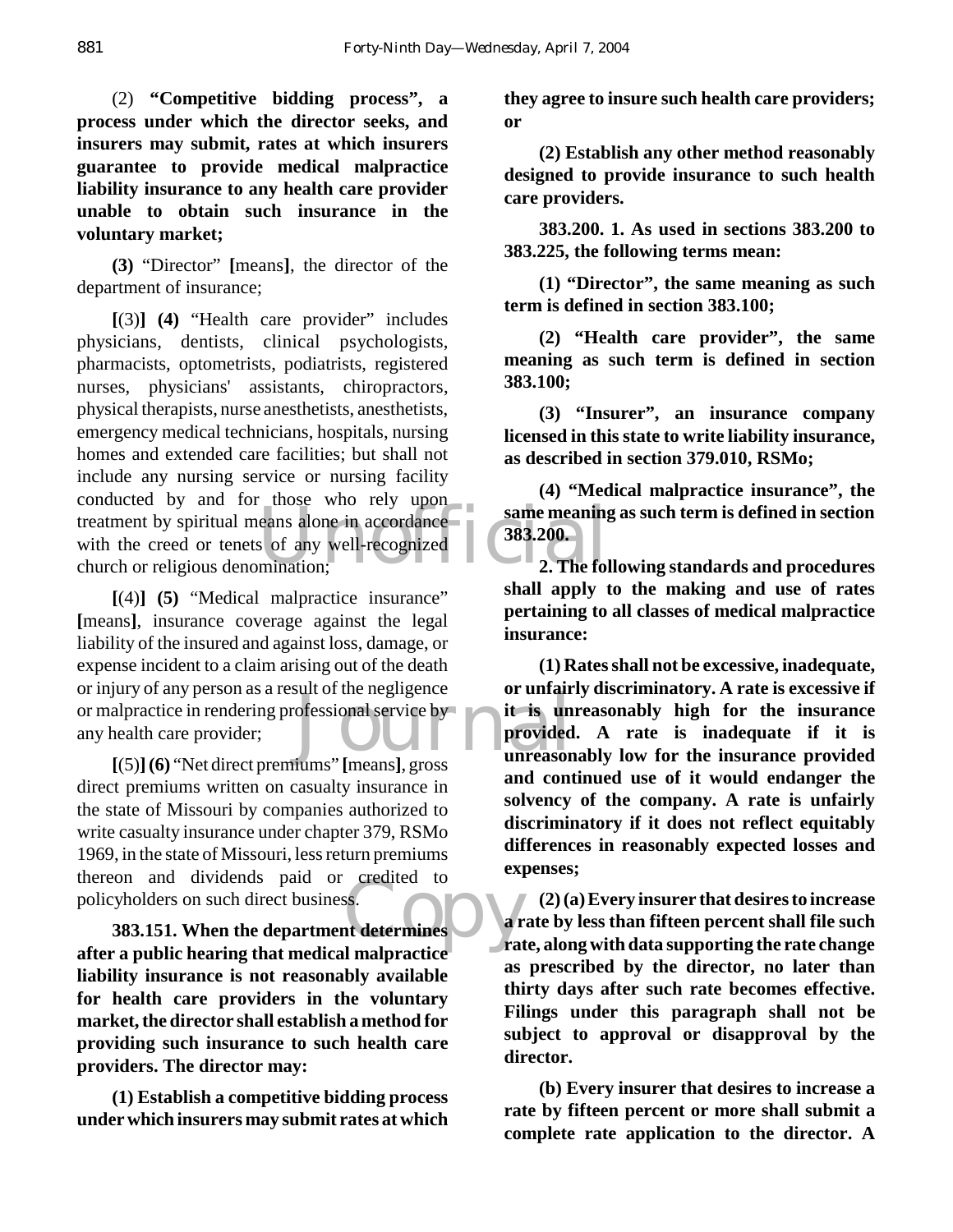**complete rate application shall include all data supporting the proposed rate and such other information as the director may require. The applicant shall have the burden of proving that the requested rate change is justified and meets the requirements of this act.**

**(c) Every insurer that has filed a rate increase under paragraph (a) of this subdivision for two consecutive years and in the third year desires to file a rate increase which in the aggregate over the three-year period will equal or exceed a total rate increase of forty percent or more shall be required to submit a complete rate application under paragraph (b) of this subdivision.**

Figures may the a rate mercule in the roard year of total investment<br>
in an amount not to exceed a twenty-five<br>
percent increase without being required to<br>
submit a complete rate application under<br>
shall disappre **(d) Every insurer that has not filed or had a rate increase approved for three consecutive years may file a rate increase in the fourth year percent increase without being required to submit a complete rate application under paragraph (b) of this subdivision;**

**(3) The director of insurance shall promulgate rules setting forth standards that insurers shall adhere to in calculating their rates. Such rules shall:**

a hold a he<br>
is within which an five days<br>
shall be presumed<br>
unless it is **(a) Establish a range within which an expected rate of return shall be presumed reasonable;**

**(b) Establish a range within which categories of expenses shall be presumed reasonable;**

Example of<br>
development<br>
development<br>
development<br>
development<br>
development<br>
development<br>
development<br>
development<br>
development<br>
development<br>
development<br>
development<br>
development<br>
development<br>
development<br>
development<br>
de **(c) Establish a range for the number of years of experience an insurer may consider in determining an appropriate loss development factor;**

**(d) Establish a range for the number of years of experience an insurer may consider in determining an appropriate trend factor;**

**(e) Establish a range for the number of years of experience an insurer may consider in determining an appropriate increased limits factor;**

**(f) Establish the proper weights to be given to different years of experience;**

**(g) Establish the extent to which an insurer may apply its subjective judgment in projecting past cost data into the future;**

**(h) Establish any other standard deemed reasonable and appropriate by the director;**

**(4) The director shall require an insurer to submit with any rate change application:**

**(a) A comparison, in a form prescribed by the director, between the insurer's initial projected incurred losses and its ultimate incurred losses for the eight most recent policy years for which such data is available;**

**(b) A memorandum explaining the methodology the insurer has used to reflect the total investment income it reasonably expects to earn on all its assets during the period the proposed rate is to be in effect. The director shall disapprove any rate application that does not fully reflect all such income;**

**(5) The director shall notify the public of any application from an insurer seeking a rate increase of fifteen percent or more, and shall hold a hearing on such application within fortyfive days of such notice. The application shall be deemed approved ninety days after such notice unless it is disapproved by the director after the hearing;**

**(6) If after a hearing the director finds any rate of an insurer to be excessive, the director may order that the insurer discontinue the use of the rate and that the insurer refund the excessive portion of the rate to any policyholder who has paid such rate. The director shall not be required to find that a reasonable degree of competition does not exist to find a rate excessive.**

**3. For insurers required to file pursuant to paragraph (b) of subdivision (2) of subsection 2 of this section, if there is insufficient experience within the state of Missouri upon which a rate can be based with respect to the classification to**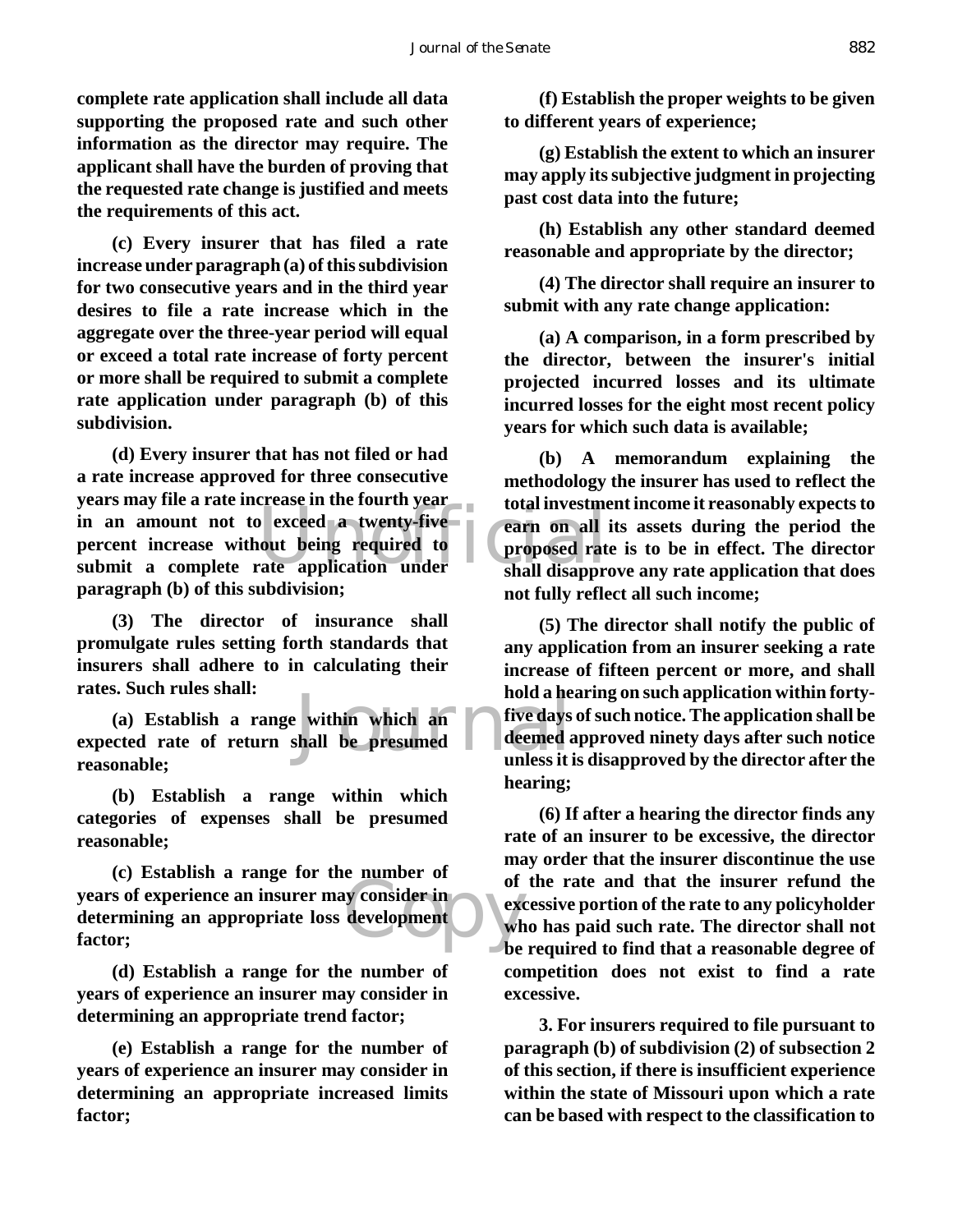**which such rate is applicable, the director may approve a rate increase that considers experiences within any other state or states which have a similar cost of claim and frequency of claim experience as this state. If there is insufficient experience within Missouri or any other states which have similar cost of claim and frequency of claim experience as Missouri, nationwide experience may be considered. The insurer in its rate increase filing shall expressly show the rate experience it is using.**

**4. All information provided to the director under this section shall be available for public inspection.**

**5. The remedies set forth in this chapter shall be in addition to any other remedies available under statutory or common law.**

(a) The intervals of a rule, as that during the p<br>in 536.010, RSMo, that is total amounts<br>hority delegated in this allocated loss and it any of the<br>general assembly<br>SMo, to review, to<br>to disapprove and claims **6. Any rule or portion of a rule, as that term is defined in section 536.010, RSMo, that is created under the authority delegated in this section shall become effective only if it complies with and is subject to all of the provisions of chapter 536, RSMo, and, if applicable, section 536.028, RSMo. This section and chapter 536, RSMo, are nonseverable and if any of the powers vested with the general assembly pursuant to chapter 536, RSMo, to review, to delay the effective date, or to disapprove and annul a rule are subsequently held unconstitutional, then the grant of rulemaking authority and any rule proposed or adopted after August 28, 2004, shall be invalid and void.**

mapractice<br>sureds in the<br>een the base<br>and the base **383.205. For all medical malpractice insurance policies written for insureds in the state of Missouri, the ratio between the base rate of the highest-rated specialty and the base rate of the lowest-rated specialty shall be no more than a ratio of six-to-one.**

**383.210. In determining the premium paid by any health care provider, a medical malpractice insurer shall apply a credit or debit based on the provider's loss experience, or shall establish an alternative method giving due consideration to the provider's loss experience.**

**The insurer shall include a schedule of all such credits and debits, or a description of such alternative method in all filings it makes with the director of insurance. No medical malpractice insurer may use any rate or charge any premiums unless it has filed such schedule or alternative method with the director of insurance and the director has approved such schedule or alternative method. A debit shall be based only on those claims that have been paid on behalf of the provider.**

**383.215. On or before March first of each year, every insurer providing medical malpractice insurance to a health care provider shall file the following information with the director of insurance:**

**(1) Information on closed claims:**

**(a) The number of new claims reported during the preceding calendar year, and the total amounts of reserve for such claims and for allocated loss adjustment expenses in connection with such claims;**

**(b) The number of claims closed during the preceding year, and the amount paid on such claims, detailed as follows:**

**a. The number of claims closed each year with payment, and the amount paid on such claims and on allocated loss adjustment expenses in connection with such claims;**

**b. The number of claims closed each year without payment, and the amount of allocated loss adjustment expenses in connection with such claims;**

**(2) Information regarding judgments, payment, and severity of injury in connection with judgements:**

**(a) For each judgment rendered against an insurer for more than one hundred thousand:**

**a. The amount of the judgment and the amount actually paid to the plaintiff;**

**b. The category of injury suffered by the plaintiff. Injuries shall be categorized as follows:**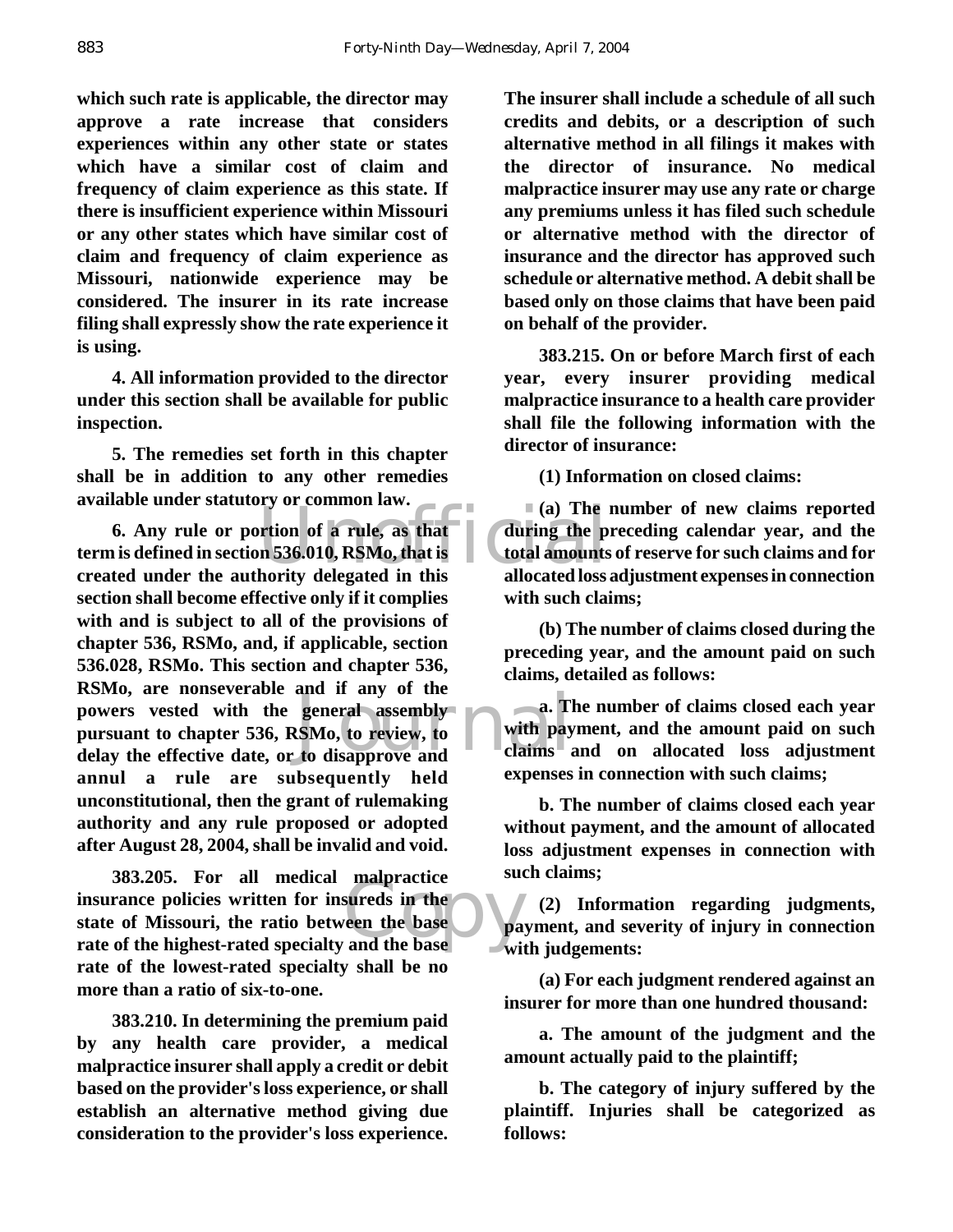**Category 1: Temporary injury, emotional only.**

**Category 2: Temporary insignificant injury, including lacerations, contusions, minor scars, and rash.**

**Category 3: Temporary minor injury, including infections, missed fractures, and falls in hospitals.**

**Category 4: Temporary major injury, including burns, left surgical material, drug side effects, and temporary brain damage.**

**Category 5: Permanent minor injury, including loss of fingers, and loss or damage to organs.**

**Category 6: Permanent significant injury, including deafness, loss of limb, loss of eye, and loss of one kidney or lung.**

Ioss of one kidney or lung.<br>
Category 7: Permanent major injury, d. With t<br>
including paraplegia, blindness, loss of two preceding five **Category 7: Permanent major injury, limbs, and brain damage.**

**Category 8: Permanent grave injury, including quadriplegia, severe brain damage, and any injury requiring lifelong care or having a fatal prognosis.**

**Category 9: Death;**

each rate change mon such<br>preceding five-year (a) **(3) Information on each rate change implemented during the preceding five-year period by state and medical specialty;**

**(4) Information on premiums and losses by medical specialty:**

(a) Written premiums and paid resistes for<br>the preceding year, and earned premiums and<br>incurred losses for the preceding year, with<br>specifics by medical specialty; **(a) Written premiums and paid losses for incurred losses for the preceding year, with specifics by medical specialty;**

**(b) Number of providers insured in each medical specialty;**

**(5) Information on premiums and losses by experience of the insured:**

**(a) Written premiums and paid losses for the preceding year, and earned premiums and incurred losses for the preceding year, with** **specifics as follows:**

**a. As to all insureds with no incidents within the preceding five-year period;**

**b. As to all insureds with one incident within the preceding five-year period;**

**c. As to all insureds with two incidents within the preceding five-year period;**

**d. As to all insureds with three or more incidents within the preceding five-year period;**

**(b) Number of providers insured:**

**a. With no incidents within the preceding five-year period;**

**b. With one incident within the preceding five-year period;**

**c. With two incidents within the preceding five-year period;**

**d. With three or more incidents within the preceding five-year period;**

**(6) Information on the performance of the investments of the insurer, including the value of the investments held in the portfolio of the insurer as of December thirty-first of the preceding calendar year, and the rate of return on such investments, detailed by category of investment as follows:**

**(a) United States government bonds;**

**(b) Bonds exempt from federal taxation;**

**(c) Other unaffiliated bonds;**

**(d) Bonds of affiliates;**

**(e) Unaffiliated preferred stock;**

**(f) Preferred stock of affiliates;**

**(g) Unaffiliated common stock;**

**(h) Common stock of affiliates;**

**(i) Mortgage loans;**

**(j) Real estate; and**

**(k) Any additional categories of investments specified by the director of insurance.**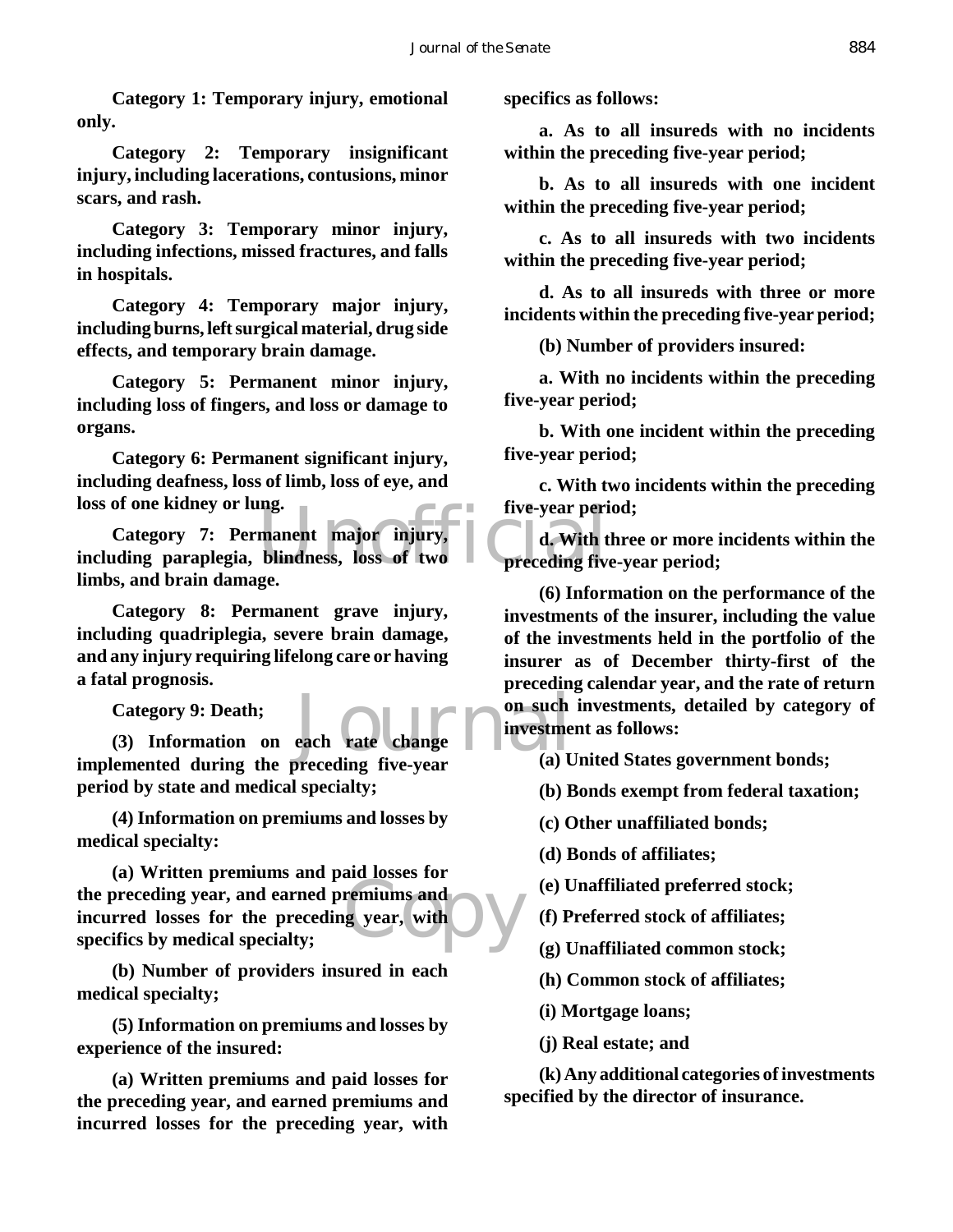**383.220. 1. On or before July 1, 2005, and after consultation with the medical malpractice insurance industry, the director shall establish an interactive Internet site which will enable any health care provider licensed in this state to obtain a quote from each medical malpractice insurer licensed to write the type of coverage sought by the provider.**

**2. The Internet site shall enable health care providers to complete an online form that captures a comprehensive set of information sufficient to generate a quote for each insurer. The director shall develop transmission software components which allow such information to be formatted for delivery to each medical malpractice insurer based on the requirements of the computer system of the insurer.**

3. The director shall integrate the rating<br>
criteria of each insurer into its online form after<br>
consultation with each insurer using one of the<br>
(1) The d **3. The director shall integrate the rating criteria of each insurer into its online form after following methods:**

**(1) Developing a customized interface with the insurer's own rating engine;**

**(2) Accessing a third-party rating engine of the insurer's choice;**

the insurer's choice;<br>
(3) Loading the insurer's rating the exter<br>
information into a rating engine operated by the increasin **(3) Loading the insurer's rating director;**

**(4) Any other method agreed on between the director and the insurer.**

be presented<br>
malpractice<br>
age requested<br>
oth **4. After a health care provider completes the online form, the provider will be presented with quotes from each medical malpractice insurer licensed to write the coverage requested by the provider.**

**5. Quotes provided on the Internet site shall at all times be accurate. When an insurer changes its rates, such rate changes shall be implemented at the Internet site by the director, in consultation with the insurer, as soon as practicable but in no event later than ten days after such changes take effect. During any**

**period in which an insurer has changed its rates but the director has not yet implemented such changed rates on the Internet site, quotes for that insurer shall not be obtainable at the Internet site.**

**6. The director shall design the Internet site to incorporate user-friendly formats and selfhelp guideline materials, and shall develop a user-friendly Internet user-interface.**

**7. The Internet site shall also provide contact information, including address and telephone number, for each medical malpractice insurer for which a provider obtains a quote at the Internet site.**

**8. By December 31, 2005, the director shall submit a report to the general assembly on the development, implementation, and affects of the Internet site established by this section. The report shall be based on:**

**(1) The director's consultation with health care providers, medical malpractice insurers, and other interested parties; and**

**(2) The director's analysis of other information available to the director, including a description of the director's views concerning the extent to which the information provided through the Internet site has contributed to increasing the availability of medical malpractice insurance and the effect the Internet site has had on the cost of medical malpractice insurance.**

**383.225. Each insurer shall file with the director of insurance new manuals of classifications, rules, underwriting rules, rates, rate plans and modifications, policy forms and other forms to which such rates are applied, that reflect the savings, if any, attributable to each provision of this act.**

**383.230. Insurers writing medical malpractice insurance shall provide insured health care providers with written notice of any increase in renewal premium rates at least ninety days prior to the date of the renewal. At a minimum, the notice shall be sent by first class**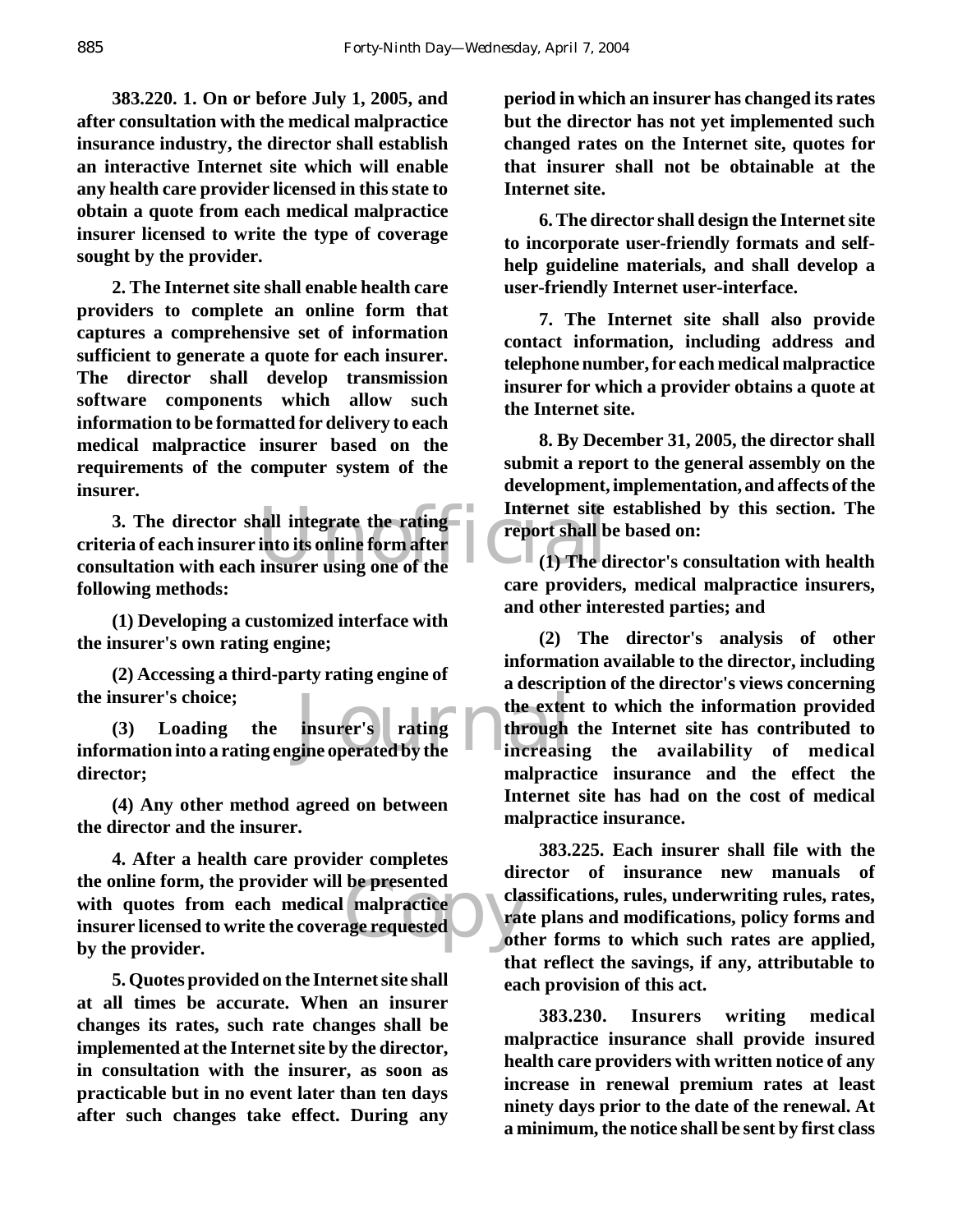**mail at least ninety days prior to the date of renewal and shall contain the insured's name, the policy number for the coverage being renewed, the total premium amount being charged for the current policy term, and the total premium amount being charged to renew the coverage.**

**383.600. 1. Sections 383.600 to 383.655 shall be known as the "Missouri Physicians Mutual Insurance Company Act".**

**2. As used in sections 383.600 to 383.655 the following words mean:**

**(1) "Administrator", the chief executive officer of the Missouri physicians mutual insurance company;**

**(2) "Board", the board of directors of the Missouri physicians mutual insurance company;**

he Missouri physicians (1) Does<br>pany. (3) Stockholder, example or contractor **(3) "Company", the Missouri physicians mutual insurance company.**

and other casualty<br>be organized and<br>mutual insurance<br>a state agency. The maintens **EXECUTE:**<br>
375.799, RSMo, and as such will be subject to<br>
assessments therefrom, and the members of<br>
such association shall bear responsibility in the **383.610. The "Missouri Physicians Mutual Insurance Company" is created as an independent public corporation for the purpose of insuring Missouri physicians and their employees and their business against liability for professional negligence and other casualty losses. The company shall be organized and operated as a domestic mutual insurance company and it shall not be a state agency. The company shall have the powers granted a general not-for-profit corporation pursuant to section 355.131, RSMo. The company shall be a member of the Missouri property and casualty guaranty association, sections 375.771 to assessments therefrom, and the members of such association shall bear responsibility in the event of the insolvency of the company. The company shall be established pursuant to the provisions of sections 383.600 to 383.655. The company shall use flexibility and experimentation in the development of types of polices and coverages offered to physicians and their employees, subject to the approval of the director of the department of insurance.**

**383.615. 1. There is hereby created a board of directors for the company. The board shall be appointed by January 1, 2005, and shall consist of nine members appointed or selected as provided in this section. The governor shall appoint the initial nine members of the board with the advice and consent of the senate. Each director shall serve a seven-year term. Terms shall be staggered so that no more than one director's term expires each year on the first day of July. The nine directors initially appointed by the governor shall determine their initial terms by lot. At the expiration of the term of any member of the board, the company's policy holders shall elect a new director in accordance with provisions determined by the board.**

**2. Any person may be a director who:**

**(1) Does not have any interest as a stockholder, employee, attorney, agent, broker, or contractor of an insurance entity who writes medical liability insurance, or whose affiliates write medical liability insurance;**

**(2) Is of good moral character and who has never pleaded guilty to, or been found guilty of a felony;**

**(3) Is not employed by or affiliated with, the state of Missouri, any hospital, health maintenance organization, or other entity providing any type of insurance in this state.**

**3. There shall be one member from each congressional district of the state. Further, two members shall be doctors of osteopathic medicine duly licensed to practice in the state of Missouri, three members shall be medical doctors licensed to practice in this state, one member shall be a nurse licensed to practice in this state, one member shall be an attorney licensed to practice by the Missouri supreme court, and one member shall have insurance experience.**

**4. The board shall annually elect a chairman and any other officers it deems necessary for the performance of its duties.**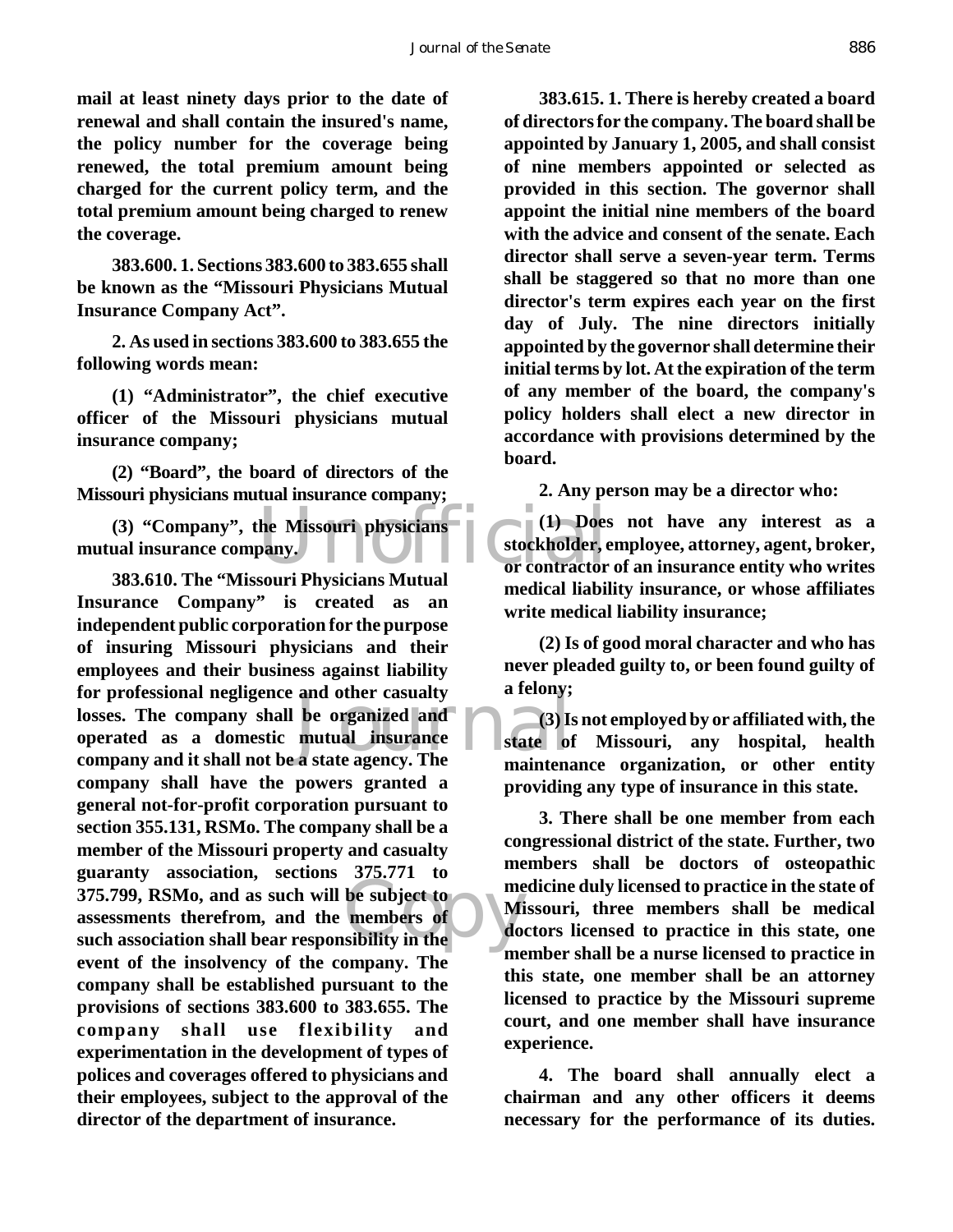**Board committees and subcommittees may also be formed.**

**5. The company shall pay to the board members their expenses incurred in the business of the company or the board and a stipend in a sum set by the board, but not more than one thousand dollars per meeting or the board or committee or subcommittee thereof attended by the member.**

**383.620. 1. By January 1, 2005, the board shall hire an administrator who shall serve at the pleasure of the board and the company shall be fully prepared to be in operation by January 1, 2005, and assume its responsibilities by that date. The administrator shall receive compensation as established by the board and must have such qualifications as the board deems necessary. The administrator shall not be a physician.**

g body of a private administ<br>surplus of the limits<br>initiative of the **2. The board is vested with full power, authority, and jurisdiction over the company. The board may perform all acts necessary or convenient in the administration of the company or in connection with the insurance business to be carried on by the company. In this regard, the board is empowered to function in all aspects as a governing body of a private insurance carrier.**

**383.625. 1. The administrator of the company shall act as the company's chief executive officer. The administrator shall be in charge of the day-to-day operations and management of the company.**

of office, the<br>al bond in an oved by the rel **2. Before entering the duties of office, the administrator shall give an official bond in an amount and with sureties approved by the board. The premium for the bond shall be paid by the company.**

**3. The administrator or the administrator's designee shall be the custodian of the moneys of the company and all premiums, deposits, or other moneys paid thereto shall be deposited with a financial institution as designated by the administrator.**

**4. No board member, officer, or employee of the company is liable in a private capacity for any act performed or obligation entered into when done in good faith, without intent to defraud, and in an official capacity in connection with the administration, management, or conduct of the company or affairs relating to it.**

expenses of<br>
vested with full power,<br>
The company<br>
tion over the company **383.630. The board shall have full power and authority to establish rates to be charged by the company for insurance. The board shall contract for the services of or hire an independent actuary, a member in good standing with the American Academy of Actuaries, to develop and recommend actuarially sound rates. Rates shall be set at amounts sufficient, when invested, to carry all claims to maturity, meet the reasonable expenses of conducting the business of the company and maintain a reasonable surplus. The company shall conduct a program that shall be neither more nor less than selfsupporting.**

> **383.635. The board shall formulate and adopt an investment policy and supervise the investment activities of the company. The administrator may invest and reinvest the surplus or reserves of the company subject to the limitations imposed on domestic insurance companies by state law. The company may retain an independent investment counsel. The board shall periodically review and appraise the investment strategy being followed and the effectiveness of such services. Any investment counsel retained or hired shall periodically report to the board on investment results and related matters.**

> **383.640. Any insurance producer licensed to sell professional negligence insurance in this state shall be authorized to sell insurance policies for the company in compliance with the bylaws adopted by the company and upon the approval of the board. The board shall establish a schedule of commissions to pay for the services of the producer.**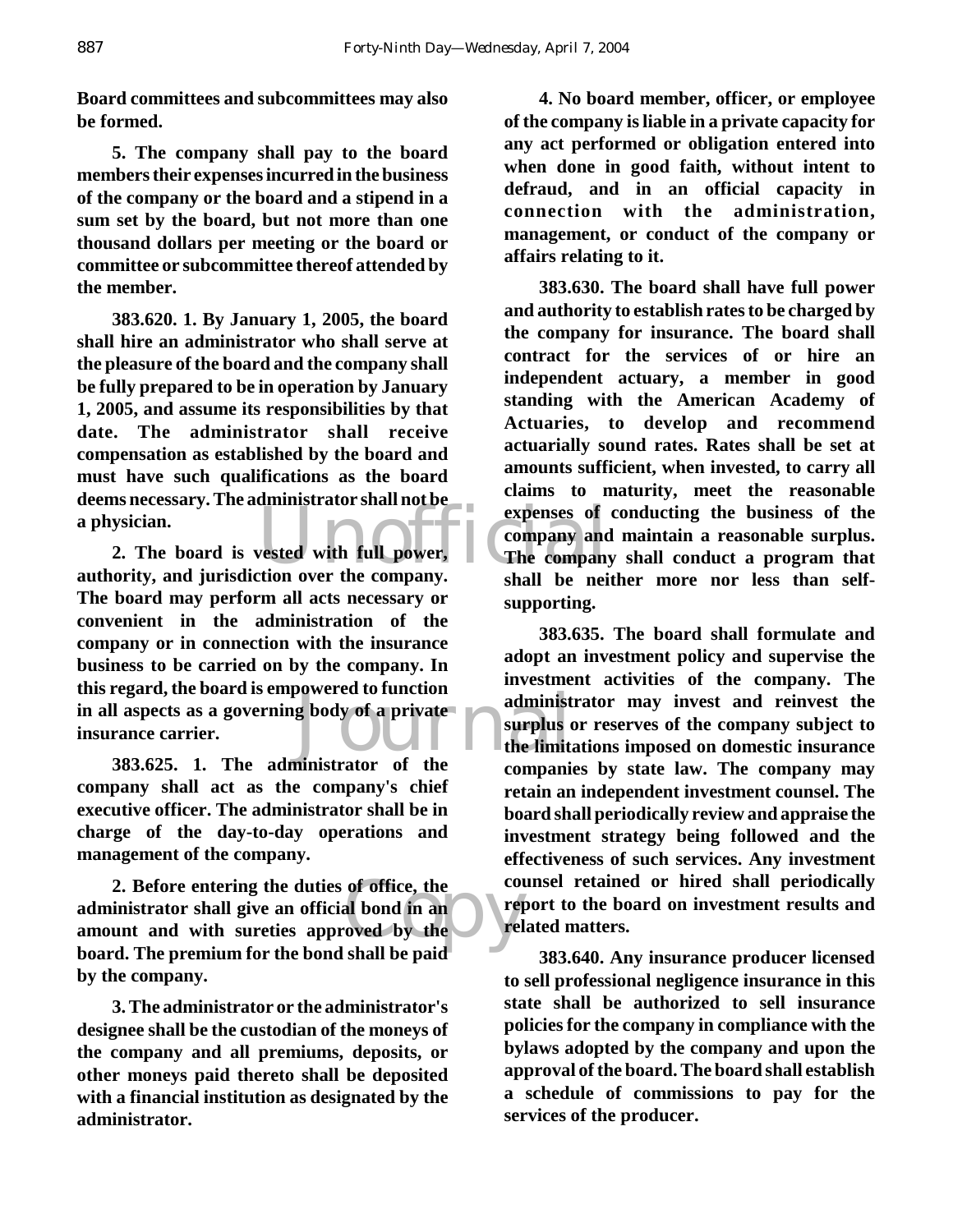**383.645. 1. The administrator shall formulate, implement, and monitor a program to decrease medical negligence by physicians and their staff for all policyholders.**

**2. The company shall have representatives whose sole purpose is to develop, with policyholders and the professional organizations related to the medical field, education and training seminars and other programs that provide training to physicians and their staffs.**

**3. The administrator or board may refuse to insure, or may terminate the insurance of any subscriber who refuses to attend such seminars or training or refuses to require their staff to attend such seminars or training as required by the board for its policyholders. The cost of said training seminars or a part thereof may be paid by the company.**

mpany shall not receive<br>
is, directly or indirectly,<br>
his section. **383.650. 1. The company shall not receive any state appropriations, directly or indirectly, except as provided in this section.**

capitalization of the States Laure shall place such<br>der the supervision<br>easurer called the States and States Example of the company.<br>
Example 2 are interest at the definition of the same state of the definition of the definition of the definition of the definition of the definition of the definition of the definition of the defin **2. After October 1, 2004, ten million dollars of the moneys received from the master settlement agreement, as defined in section 196.1000, RSMo, shall be used to make loans for start-up funding and initial capitalization of the company. The state legislature shall place such moneys in a special fund under the supervision of the Missouri state treasurer called the "Physicians Mutual Insurance Company Loan Fund" in the appropriations for the appropriate fiscal year. The board of the company shall make application to the treasurer for the loans, stating the amount to be loaned to the company. The loans shall be for a term of ten years and, at the time the application for such loans is approved by the director, shall bear interest at the annual rate based on the rate for linked deposit loans as calculated by the state treasurer pursuant to section 30.758, RSMo.**

**3. In order to provide funds for the creation, continued development, and operation of the company, the board is authorized to issue revenue bonds from time to time, in a principal amount outstanding not to exceed fifty million** **dollars at any given time, payable solely from premiums received from insurance policies and other revenues generated by the company.**

**4. The board may issue bonds to refund other bonds issued pursuant to this section.**

**5. The bonds shall have a maturity of no more than ten years from the date of issuance. The board shall determine all other terms, covenants, and conditions of the bonds, except that no bonds may be redeemed prior to maturity unless the company has established adequate reserves for the risks it has insured.**

**6. The bonds shall be executed with the manual or facsimile signature of the administrator or the chairman of the board and attested by another member of the board. The bonds may bear the seal, if any, of the company.**

**7. The proceeds of the bonds and the earnings of those proceeds shall be used by the board for the development and operation of the Missouri Physicians Mutual Insurance Company, to pay expenses incurred in the preparation, issuance, and sale of the bonds and to pay any obligations relating to the bonds and the proceeds of the bonds under the United States Internal Revenue Code of 1986, as amended.**

**8. The bonds may be sold at a public sale or a private sale. If the bonds are sold at a public sale, the notice of sale and other procedures for the sale shall be determined by the administrator or the company.**

**9. This section is full authority for the issuance and sale of the bonds and the bonds shall not be invalid for any irregularity or defect in the proceedings for their issuance and sale and shall be incontestable in the hands of bona fide purchasers or holders of the bonds for value.**

**10. An amount of money from the sources specified in subsection 3 of this section sufficient to pay the principal of and any interest on the bonds as they become due each year shall be set aside and is hereby pledged for the payment of**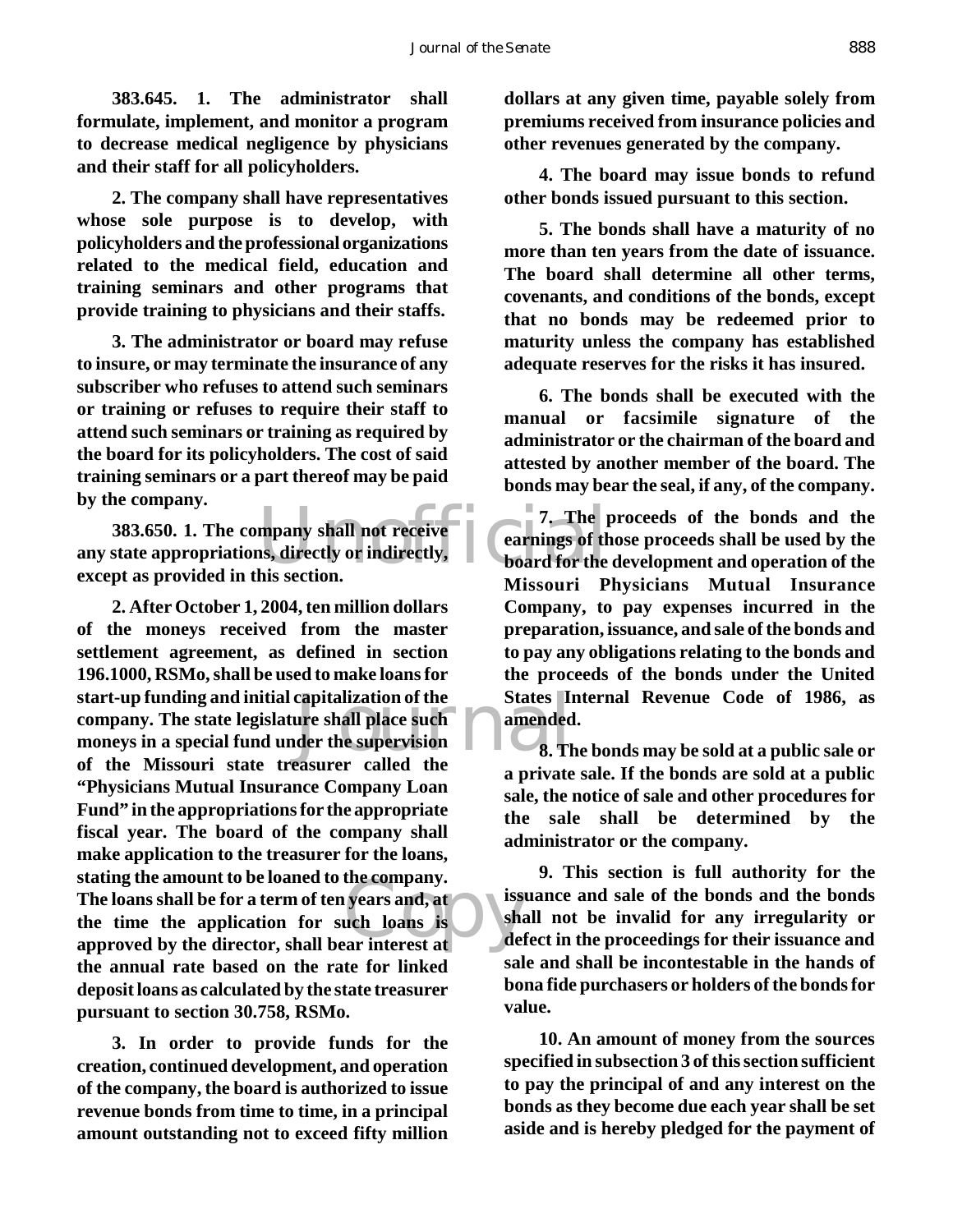**the principal and interest on the bonds.**

**11. The bonds shall be legal investment for any person or board charged with the investment of public funds and may be accepted as security for any deposit of public money, and the bonds and interest thereon are exempt from taxation by the state and any political subdivision or agency of the state.**

**12. The bonds shall be payable by the company, which shall keep a complete record relating to the payment of the bonds.**

**13. Not more than fifty percent of the bonds sold shall be sold to public entities.**

public accountants, the cost of the audit to be to all provision charged against the company. A copy of the private insulation of and the report shall be filed with the director of the same many **383.655. 1. The board shall cause an annual audit of the books of accounts, funds, and securities of the company to be made by a competent and independent firm of certified public accountants, the cost of the audit to be charged against the company. A copy of the the department of insurance and the administrator. The audit shall be open to the public for inspection.**

with the procedures governing annual reports<br>
adopted by the National Association of The admi<br>
Insurance Commissioners by March first of the admi **2. The board shall submit an annual independently audited report in accordance adopted by the National Association of Insurance Commissioners by March first of each year and the report shall be delivered to the governor and the general assembly and shall indicate the business done by the company during the previous year and contain a statement of the resources and liabilities of the company.**

company.<br> **3. The administrator shall annually submit**<br> **to the board for its approval an estimated** wh **3. The administrator shall annually submit budget of the entire expense of administering the company for the succeeding calendar year having due regard to the business interests and contract obligations of the company.**

**4. The incurred loss experience and expense of the company shall be ascertained each year to include, but not be limited to, estimates of outstanding liabilities for claims reported to the**

**company but not yet paid and liabilities for claims arising from injuries which have occurred but have not yet been reported to the company. If there is an excess of assets over liabilities, necessary reserves and a reasonable surplus for the catastrophe hazard, then a cash dividend may be declared or a credit allowed to an insured policyholder, who has been insured with the company in accordance with criteria approved by the board, which may account for insured's record and claims history.**

**5. The department of insurance shall conduct an examination for the company in the manner and under the conditions provided by the statutes of the insurance code for the examination of insurance carriers. The board shall pay the cost of the examination as an expense of the company. The company is subject to all provisions of the statutes which relate to private insurance carriers and to the jurisdiction of the department of insurance in the same manner as private insurance carriers, except as provided by the director.**

**6. For the purpose of ascertaining such information as the administrator may require in the proper administration of the company, the records of each policyholder and insured of the company shall be always open to inspection by the administrator or the administrator's duly authorized agent or representative.**

**7. Every person provided insurance coverage by the company, upon complying with the underwriting standards adopted by the company, and upon completing the application form prescribed by the company, shall be furnished with a policy showing the date on which the insurance becomes effective.**"; and

Further amend the title and enacting clause accordingly.

Senator Jacob moved that the above amendment be adopted, which motion prevailed.

Senator Caskey offered **SA 3**: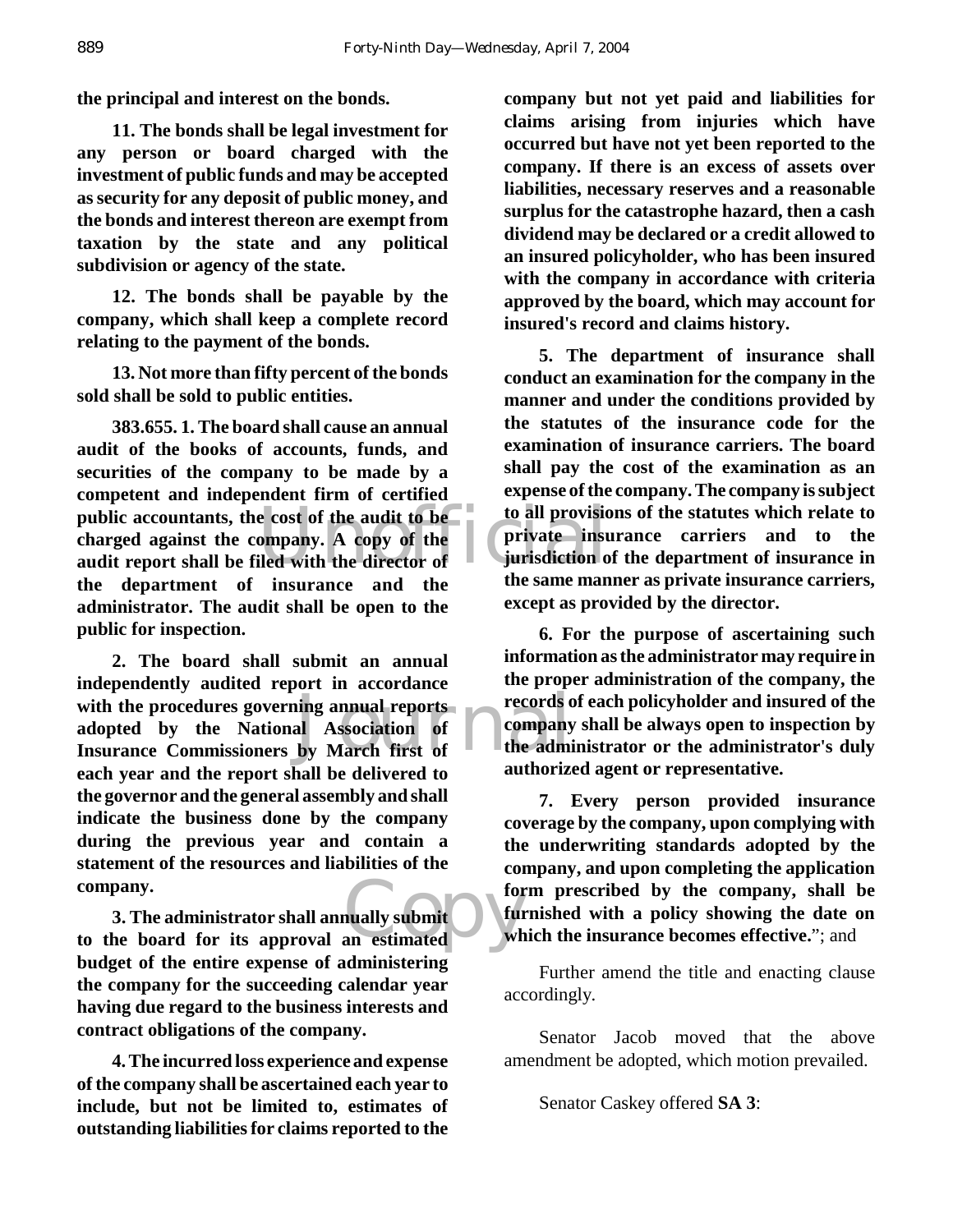# SENATE AMENDMENT NO. 3

Amend Senate Substitute No. 2 for Senate Substitute for Senate Committee Substitute for House Substitute for House Committee Substitute for House Bill No. 1304, Page 23, Section 3, Line 1, by inserting at the end of the said line, the following:

"**Section 4. The board shall investigate all complaints relating to the proper practice of medicine by any person holding a certificate of registration under sections two to twelve A, inclusive, or of section sixty-five so far as it relates to medicine and report the same to the proper prosecuting officers.**

against licensees, pursuant to this section. The<br>
executive director of the board shall hire such<br>
attorneys and investigators as are necessary to<br>
stabilize the<br>
alsima against **There shall be established within the board of registration in medicine a disciplinary unit which will be responsible for investigating complaints and prosecuting disciplinary actions executive director of the board shall hire such attorneys and investigators as are necessary to carry out the responsibilities of the disciplinary unit.**

program designed to improve physicians' that such<br>
clinical and communication skills. The board<br>
shall promulgate rules and regulations for such<br>
managliation programs which shall include but risk may **The board is hereby authorized and directed to develop and implement, without cost to the commonwealth, a plan for a remediation program designed to improve physicians' clinical and communication skills. The board remediation programs which shall include, but not be limited to, the following provisions:**

**(a) the board shall offer a remediation program to physicians, on a voluntary basis, as an alternative to disciplinary action in appropriate cases as determined by the board;**

by the board;<br>providers of and the<br>services for the **(b) the board shall select providers of remediation and assessment services for physicians;**

**(c) the board shall make referrals of physicians to remediation and assessment providers, shall have the authority to approve individual remediation programs recommended by such providers and shall monitor the progress of each physician undertaking a remediation program;**

**(d) the board shall have the authority to**

**determine successful completion of physician remediation programs and may make any further orders for probationary monitoring, disciplinary proceedings or other action as it deems appropriate;**

**(e) the board shall negotiate with insurance carriers, hospitals, health care providers, physicians and other affected parties to establish mechanisms for the funding of the remediation programs set forth in this paragraph; provided, however, that said board shall establish terms and conditions under which the primary financial obligation for an individual remediation program shall be borne by the affected physician.**

**There shall also be established within the board of registration in medicine a risk management unit. Said risk management unit shall provide technical assistance and quality assurance programs designed to reduce or stabilize the frequency, amount and costs of claims against physicians and hospitals licensed or registered in the commonwealth. The board shall promulgate regulations requiring physicians to participate in risk management programs as a condition of licensure; provided that such regulations shall provide for an exemption from such requirements for physicians who are participating in pre-existing risk management programs that have been approved by the board.**

**There shall be established within the board of registration in medicine a data repository which will be responsible for the compilation of all data required under sections five A to five J, inclusive, and any other law or regulation which requires that information be reported to the board.**

**The board shall collect the following information to create individual profiles on licensees, in a format created by the board that shall be available for dissemination to the public:**

**(a) a description of any criminal convictions for felonies and serious misdemeanors as determined by the board, within the most recent ten years. For the purposes of this subsection, a**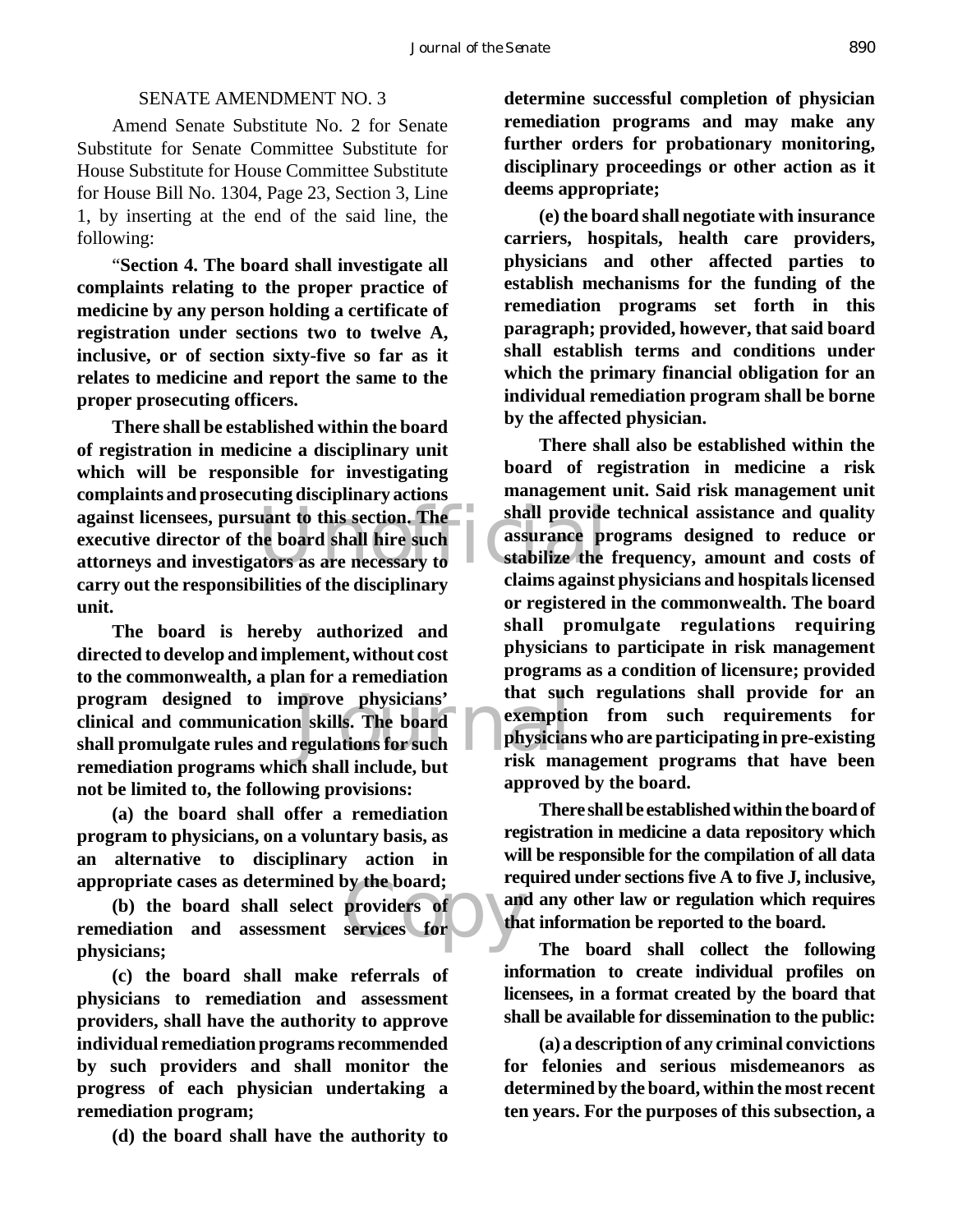**person shall be deemed to be convicted of a crime if he pleaded guilty or if he was found or adjudged guilty by a court of competent jurisdiction;**

**(b) a description of any charges to which a physician pleads nolo contendere or where sufficient facts of guilt were found and the matter was continued without a finding by a court of competent jurisdiction;**

**(c) a description of any final board disciplinary actions within the most recent ten years;**

**(d) a description of any final disciplinary actions by licensing boards in other states within the most recent ten years;**

body or any other official of the hospital after<br>
procedural due process has been afforded, or<br>
the resignation from or nonrenewal of medical (j) numb recent ten years shall be disclosed by the board<br>to the public;<br>(f) all medical malpractice court judgments **(e) a description of revocation or involuntary restriction of hospital privileges for reasons related to competence or character that have been taken by the hospital's governing procedural due process has been afforded, or the resignation from or nonrenewal of medical staff membership or the restriction of privileges at a hospital taken in lieu of or in settlement of a pending disciplinary case related to competence or character in that hospital. Only cases which have occurred within the most to the public;**

party within the most recent ten years. provided provided in a minimum of three graduated categories series and the lowel of significance of the award **(f) all medical malpractice court judgments and all medical malpractice arbitration awards in which a payment is awarded to a complaining party during the most recent ten years and all settlements of medical malpractice claims in which a payment is made to a complaining Dispositions of paid claims shall be reported in a minimum of three graduated categories indicating the level of significance of the award or settlement. Information concerning paid medical malpractice claims shall be put in context by comparing an individual licensee's medical malpractice judgment awards and settlements to the experience of other physicians within the same specialty. Information concerning all settlements shall be accompanied by the following statement: ""Settlement of a claim may occur for a variety of reasons which**

**do not necessarily reflect negatively on the professional competence or conduct of the physician. A payment in settlement of a medical malpractice action or claim should not be construed as creating a presumption that medical malpractice has occurred." Nothing herein shall be construed to limit or prevent the board from providing further explanatory information regarding the significance of categories in which settlements are reported.**

**Pending malpractice claims shall not be disclosed by the board to the public. Nothing herein shall be construed to prevent the board from investigating and disciplining a licensee on the basis of medical malpractice claims that are pending.**

**(g) names of medical schools and dates of graduation;**

**(h) graduate medical education;**

**(i) specialty board certification;**

**(j) number of years in practice;**

**(k) names of the hospitals where the licensee has privileges;**

**(l) appointments to medical school faculties and indication as to whether a licensee has a responsibility for graduate medical education within the most recent ten years;**

**(m) information regarding publications in peer-reviewed medical literature within the most recent ten years;**

**(n) information regarding professional or community service activities and awards;**

**(o) the location of the licensee's primary practice setting;**

**(p) the identification of any translating services that may be available at the licensee's primary practice location;**

**(q) an indication of whether the licensee participates in the medicaid program.**

**The board shall provide individual licensees with a copy of their profiles prior to release to the public. A licensee shall be provided a reasonable time to correct factual inaccuracies that appear in such profile.**

**A physician may elect to have his profile**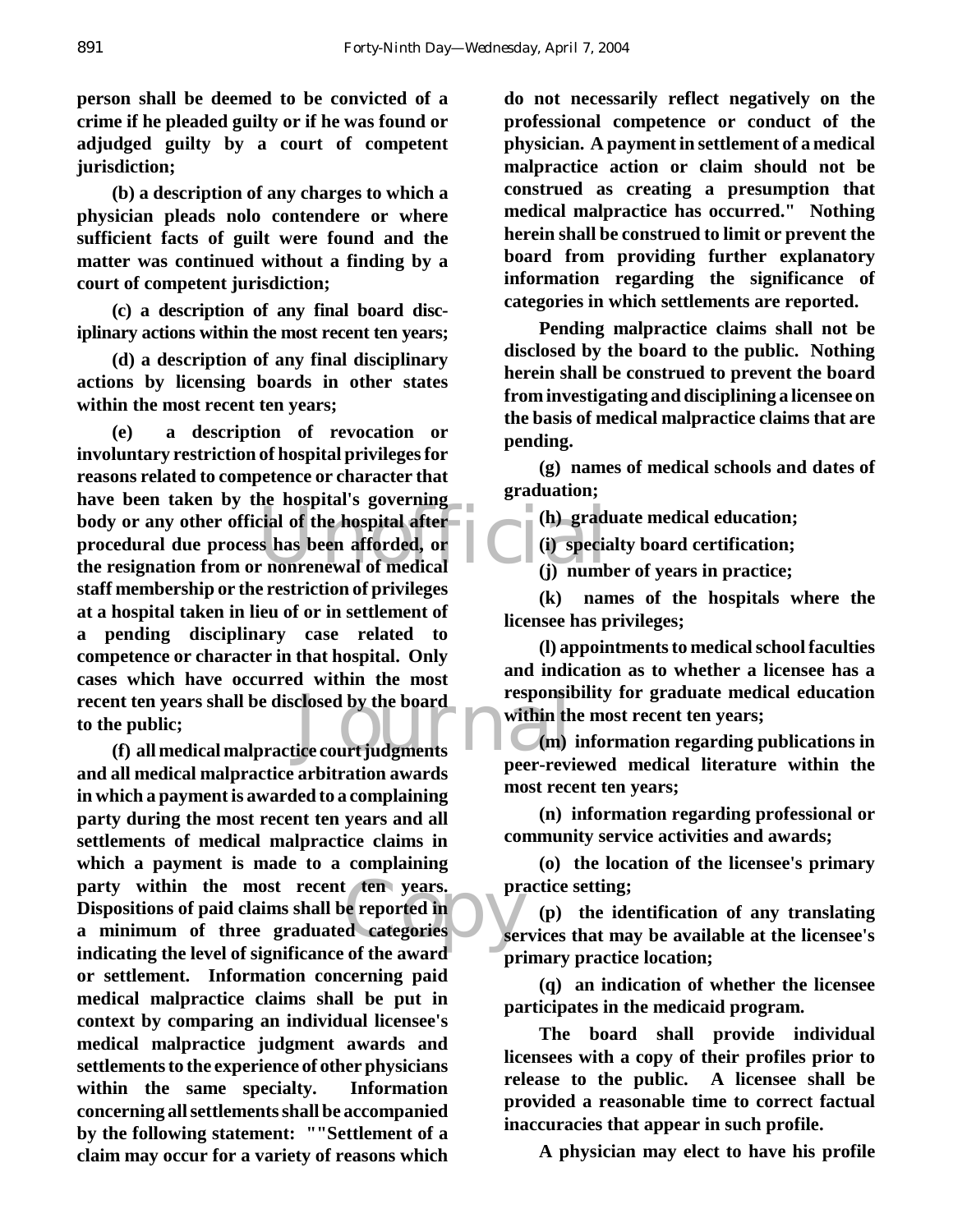**omit certain information provided pursuant to clauses (l) to (n), inclusive, concerning academic appointments and teaching responsibilities, publication in peer-reviewed journals and professional and community service awards. In collecting information for such profiles and in disseminating the same, the board shall inform physicians that they may choose not to provide such information required pursuant to said clause (l) to (n), inclusive.**"; and

Further amend the title and enacting clause accordingly.

Senator Caskey moved that the above amendment be adopted, which motion prevailed.

Senator Steelman offered **SA 4**:

# SENATE AMENDMENT NO. 4

Committee Substitute<br>
use Committee Substitute<br>
Page 18, Section 538.213,<br>
following:<br>
fer all of said line the<br>
"Section" Amend Senate Substitute No. 2 for Senate Substitute for Senate Committee Substitute for House Substitute for House Committee Substitute for House Bill No. 1304, Page 18, Section 538.213, Line 9, by inserting after all of said line the following:

Example of the court.<br>
Fordance with the in writing<br>
ourt. If<br>  $\frac{1}{10}$  in writing<br>  $\frac{1}{10}$  in writing<br>  $\frac{1}{10}$  in writing<br>  $\frac{1}{10}$  in writing who shall publish such value in the Missouri<br> **Register as soon after each January first as**<br>
practicable, but it shall otherwise be exempt<br>
Ser "**6. Beginning on August 28, 2006, the limitation on awards for noneconomic damages provided for in this section shall be increased or decreased on an annual basis effective January first of each year in accordance with the Implicit Price Deflator for Personal Consumption Expenditures as published by the Bureau of Economic Analysis of the United States Department of Commerce. The current value of the limitation shall be calculated by the director of the department of insurance, who shall furnish that value to the secretary of state, who shall publish such value in the Missouri Register as soon after each January first as from the provisions of section 536.021, RSMo.**".

Senator Steelman moved that the above amendment be adopted, which motion prevailed.

# Senator Steelman offered **SA 5**:

SENATE AMENDMENT NO. 5

Amend Senate Substitute No. 2 for Senate Substitute for Senate Committee Substitute for

House Substitute for House Committee Substitute for House Bill No. 1304, Page 21, Section 538.225, Lines 16-20, by striking all of said lines from the bill and inserting in lieu thereof the following:

"**6. As used in this section, the term "legally qualified health care provider" means a health care provider licensed in this state or any other state in substantially the same profession and specialty as the defendant.**".

Senator Steelman moved that the above amendment be adopted, which motion prevailed.

Senator Bray offered **SA 6**, which was read:

# SENATE AMENDMENT NO. 6

Amend Senate Substitute No. 2 for Senate Substitute for Senate Committee Substitute for House Substitute for House Committee Substitute for House Bill No. 1304, Page 23, Section 3, Line 1, by inserting at the end of said line, the following:

"**Section 4. In all tort actions based on improper health care, the parties shall make a good faith effort to engage in mediation, which shall be conducted by a trained mediator selected from a list approved by the circuit court. The parties shall advise the circuit court in writing that mediation took place. If mediation is not successful, the parties shall set forth in writing to the circuit court their good faith efforts to conduct mediation.**"; and

Further amend said title and enacting clause accordingly.

Senator Bray moved that the above amendment be adopted and requested a roll call vote be taken. She was joined in her request by Senators Caskey, Days, Jacob and Mathewson.

**SA 6** failed of adoption by the following vote:

| YEAS—Senators |         |              |         |
|---------------|---------|--------------|---------|
| <b>Bland</b>  | Bray    | Callahan     | Caskey  |
| Childers      | Coleman | Days         | Dolan   |
| Foster        | Goode   | Jacob        | Kennedy |
| Mathewson     | Ouick   | $Stoll - 15$ |         |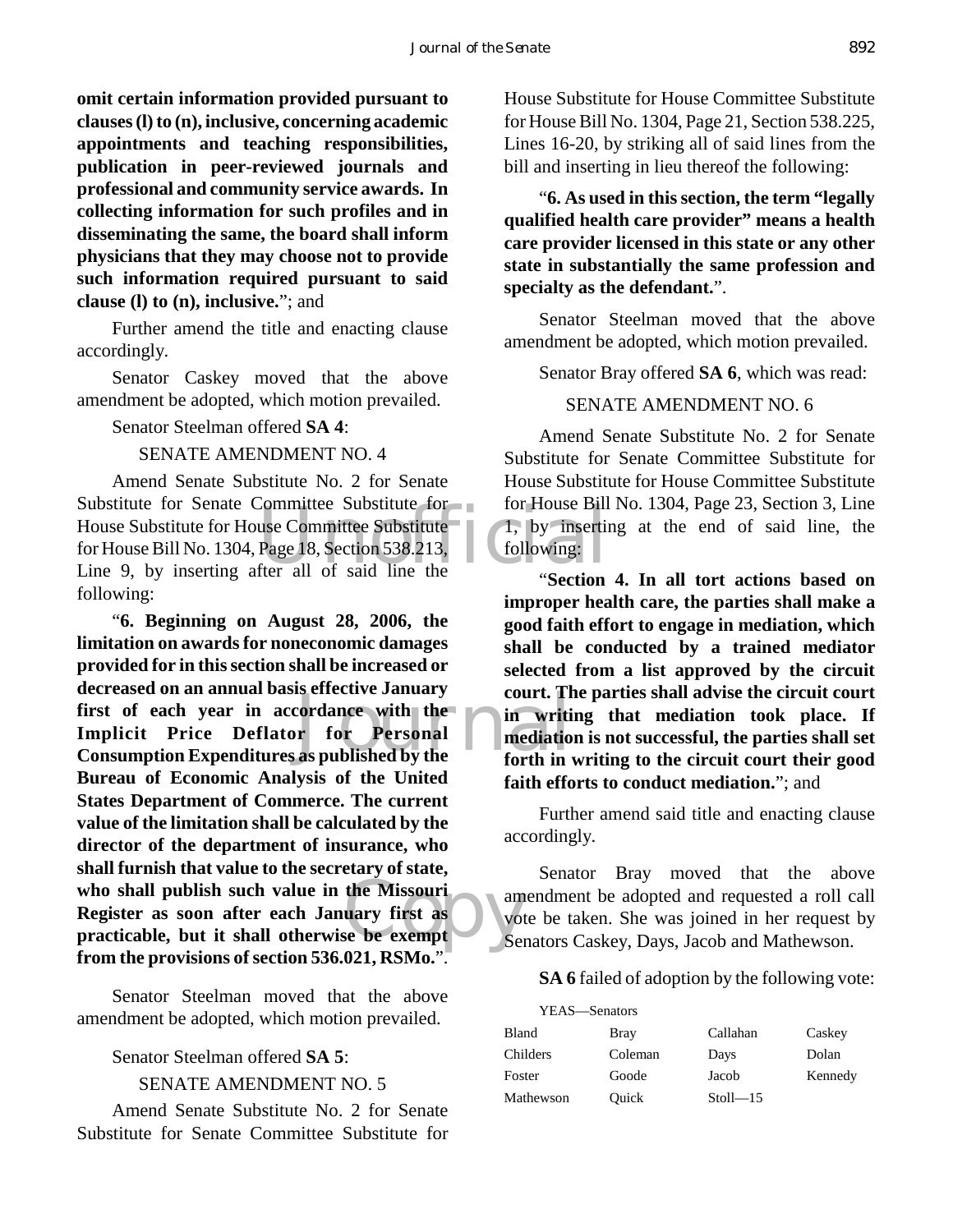| NAYS—Senators  |                |          |         |
|----------------|----------------|----------|---------|
| Bartle         | Cauthorn       | Champion | Clemens |
| <b>Gibbons</b> | Griesheimer    | Gross    | Kinder  |
| Klindt         | Loudon         | Nodler   | Russell |
| Scott          | <b>Shields</b> | Steelman | Vogel   |
| $Yeckel = 17$  |                |          |         |

Absent—Senators Dougherty Wheeler—2

Absent with leave—Senators—None

Senator Gibbons offered **SA 7**:

#### SENATE AMENDMENT NO. 7

Line 14, of said page, by inserting immediately<br>
after said line the following:<br>
"383.010. 1. Notwithstanding any direct or and the same implied probibitions in chapter 375, 377, or 379 Amend Senate Substitute No. 2 for Senate Substitute for Senate Committee Substitute for House Substitute for House Committee Substitute for House Bill No. 1304, Page 2, Section 355.176, after said line the following:

d pursuant to chapter<br>
d in sections 383.010<br>
muity for the purpose<br>
ce insurance or examples<br>
ensed pursuant<br>
the medical<br>
dunder this sha "383.010. 1. Notwithstanding any direct or implied prohibitions in chapter 375, 377, or 379, RSMo, any three or more persons, residents of this state, being licensed under the provisions of chapter 330, 331, 332, 334, 335, 336, 338 or 339, RSMo, or under rule 8 of the supreme court of Missouri or architects licensed pursuant to chapter 327, RSMo, may, as provided in sections 383.010 to 383.040, form a business entity for the purpose of providing malpractice insurance or indemnification for such persons upon the assessment plan, and upon compliance with section 379.260, RSMo, liability and automobile insurance as defined in subdivisions (1) and (3) of section 379.230, RSMo, may be provided upon the assessment plan to those persons licensed pursuant to chapter 197, RSMo, and for whom medical malpractice insurance is provided under this section, except that automobile insurance shall be provided only for ambulances as defined in section 190.100, RSMo. Hospitals, public or private, whether incorporated or not, as defined in chapter 197, RSMo, if licensed by the state of Missouri, professional corporations formed under the provisions of chapter 356, RSMo, for the practice of law and corporations, copartnerships or

associations licensed under the provisions of chapter 339, RSMo, may also become members of any such entity. The term "persons" as used in sections 383.010 to 383.040 includes such hospitals, professional corporations and real estate business entities.

2. Anything in this section to the contrary notwithstanding, any persons duly licensed under the provisions of the laws of any other state who, if licensed under any similar provisions of the laws of this state, would be eligible to become members and insureds of an entity created under the authority of this section, may become members and insureds of such an entity, irrespective of whether such persons are residents of this state; provided, however, that any such persons must be employed by, or be a partner, shareholder or member of, a professional corporation, corporation, copartnership or association insured by or to be insured by such an entity.

3. **Except as provided in this subsection,** notwithstanding any provision of law which might be construed to the contrary, sections 379.882 and 379.888, RSMo, defining "commercial casualty insurance", shall not include professional malpractice insurance policies issued by any insurer in this state. **Sections 379.882 to 379.888, RSMo, defining "commercial casualty insurance" shall include policies providing professional malpractice insurance or indemnification to any health care provider, as defined in section 538.205, RSMo, issued by any insurer in this state, including associations established under sections 383.010 to 383.040.**

383.035. 1. Any association licensed pursuant to the provisions of sections 383.010 to 383.040 shall be subject to the provisions of the following provisions of the revised statutes of Missouri:

(1) Sections 374.010, 374.040, 374.046, 374.110, 374.115, 374.122, 374.170, 374.210, 374.215, 374.216, 374.230, 374.240, 374.250 and 374.280, RSMo, relating to the general authority of the director of the department of insurance;

(2) Sections 375.022, 375.031, 375.033, 375.035, 375.037 and 375.039, RSMo, relating to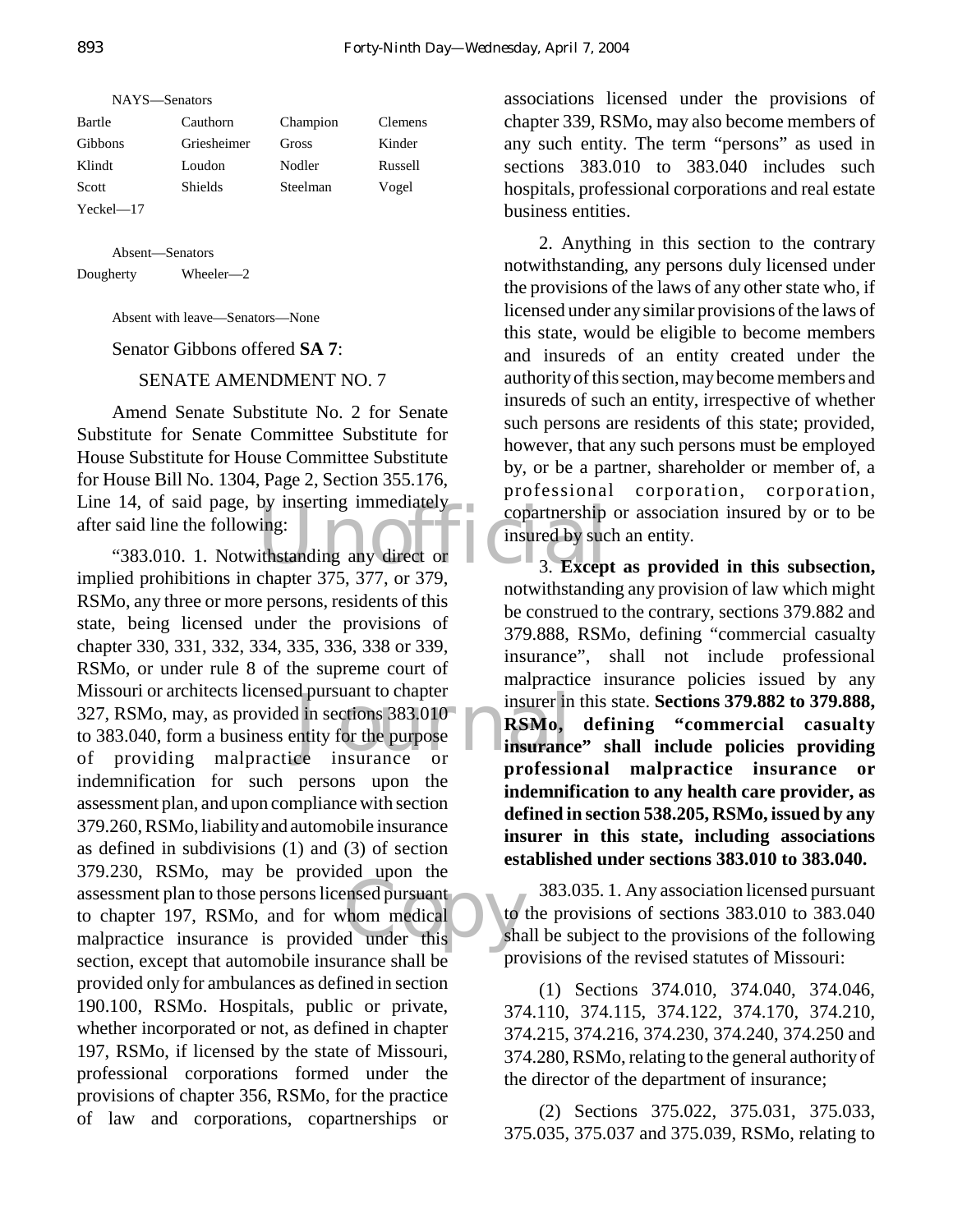dealings with licensed agents and brokers;

(3) Sections 375.041 and 379.105, RSMo, relating to annual statements;

(4) Section 375.163, RSMo, relating to the competence of managing officers;

(5) Section 375.246, RSMo, relating to reinsurance requirements, except that no association shall be required to maintain reinsurance, and for insurance issued to members who joined the association on or before January 1, 1993, an association shall be allowed credit, as an asset or as a deduction from liability, for reinsurance which is payable to the ceding association's insured by the assuming insurer on the basis of the liability of the ceding association under contracts reinsured without diminution because of the insolvency of the ceding association;

(6) Section 375.390, RSMo, relating to the use<br>
mds by officers for private gain;<br>
(7) Section 375.445, RSMo, relating to covered perso of funds by officers for private gain;

(7) Section 375.445, RSMo, relating to insurers operating fraudulently;

The Street Section:<br>
(9) Section 379.102, RSMo, relating to the apply to<br>
(9) Section 379.102, RSMo, relating to the provision (8) Section 379.080, RSMo, relating to permissible investments, except that limitations in such section shall apply only to assets equal to such positive surplus as is actually maintained by the association;

maintenance of unearned premium and loss reserves as liabilities, except that any such loss reserves may be discounted in accordance with reasonable actuarial assumptions**;**

**(10) Sections 379.882 to 379.893, RSMo, relating to commercial casualty insurance;**

surance;<br>
9.321, RSMo, sta<br>
ate filing and dir **(11) Subsection 6 of section 379.321, RSMo, relating to commercial casualty rate filing and notice requirements; and**

**(12) Sections 374.202 to 374.207, RSMo, relating to the examination powers of the director of insurance**.

2. Any association which was licensed pursuant to the provisions of sections 383.010 to

383.040 on or before January 1, 1992, shall be allowed until December 31, 1995, to comply with the provisions of this section as they relate to investments, reserves and reinsurance.

3. Any association licensed pursuant to the provisions of sections 383.010 to 383.040 shall file with its annual statement a certification by a fellow or an associate of the Casualty Actuarial Society. Such certification shall conform to the National Association of Insurance Commissioners annual statement instructions unless otherwise provided by the director of the department of insurance.

4. The director of the department of insurance shall have authority in accordance with section 374.045, RSMo, to make all reasonable rules and regulations to accomplish the purpose of sections 383.010 to 383.040, including the extent to which insurance provided by an association may be extended to provide payment to a covered person resulting from a specific illness possessed by such covered person; except that no rule or regulation may place limitations or restrictions on the amount of premium an association may write or on the amount of insurance or limit of liability an association may provide.

5. Other than as provided in this section, no other insurance law of the state of Missouri shall apply to an association licensed pursuant to the provisions of this chapter, unless such law shall expressly state it is applicable to such associations.

6. If, after August 28, 1992, and after its second full calendar year of operation, any association licensed under the provisions of sections 383.010 to 383.040 shall file an annual statement which shows a surplus as regards policyholders of less than zero dollars, or if the director of the department of insurance has other conclusive and credible evidence more recent than the last annual statement indicating the surplus as regards policyholders of an association is less than zero dollars, the director of the department of insurance may order such association to submit, within ninety days following such order, a voluntary plan under which the association will restore its surplus as regards policyholders to at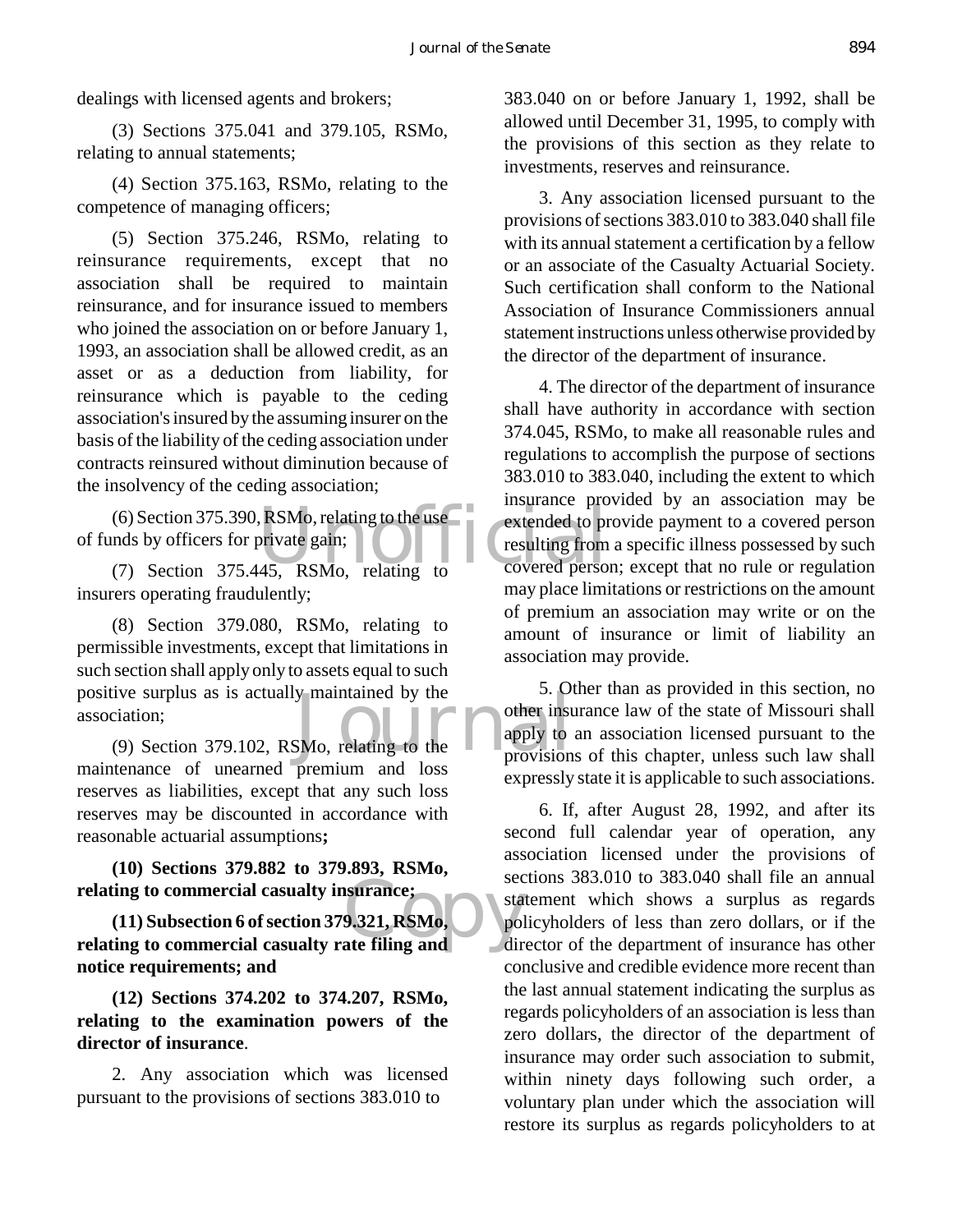least zero dollars. The director of the department of insurance may monitor the performance of the association's plan and may order modifications thereto, including assessments or rate or premium increases, if the association fails to meet any targets proposed in such plan for three consecutive quarters.

failed to restore its surplus to at least zero dollars,<br>
or if the director of the department of insurance has<br>
ordered modifications of the voluntary plan and the<br>
secondary and the<br>
secondary surplus has failed to insura as he would a mutual<br>sections  $375.1150$  to  $75.1150$  to  $375.1246$ ,  $12.80$ <br>sociations licensed The authority and jurisdiction of the director of the director of the department of insurance under subsections 6 and 7 7. If the director of the department of insurance issues an order in accordance with subsection 6 of this section, the association may, in accordance with chapter 536, RSMo, file a petition for review of such order. Any association subject to an order issued in accordance with subsection 6 of this section shall be allowed a period of three years, or such longer period as the director may allow, to accomplish its plan to restore its surplus as regards policyholders to at least zero dollars. If at the end of the authorized period of time the association has or if the director of the department of insurance has ordered modifications of the voluntary plan and the association's surplus has failed to increase within three consecutive quarters after such modification, the director of the department of insurance may allow an additional time for the implementation of the voluntary plan or may exercise his powers to take charge of the association as he would a mutual casualty company pursuant to sections 375.1150 to 375.1246, RSMo. Sections 375.1150 to 375.1246, RSMo, shall apply to associations licensed pursuant to sections 383.010 to 383.040 only after the conditions set forth in this section are met. When the surplus as regards policyholders of an association subject to subsection 6 of this section has been restored to at least zero dollars, the authority and jurisdiction of the director of the department of insurance under subsections 6 and 7 may again thereafter apply to such association  $\overline{f}$ the conditions set forth in subsection 6 of this section for its application are again satisfied.

8. Any association licensed pursuant to the provisions of sections 383.010 to 383.040 shall place on file with the director of the department of insurance, except as to excess liability risks which

by general custom are not written according to manual rates or rating plans, a copy of every manual of classifications, rules, underwriting rules and rates, every rating plan and every modification of the foregoing which it uses. Filing with the director of the department of insurance within ten days after such manuals, rating plans or modifications thereof are effective shall be sufficient compliance with this subsection. Any rates, rating plans, rules, classifications or systems in effect or in use by an association on August 28, 1992, may continue to be used by the association. Upon written application of a member of an association, stating his reasons therefor, filed with the association, a rate in excess of that provided by a filing otherwise applicable may be used by the association for that member.

**383.400. 1. As used in sections 383.400 to 383.407, the term "insurer" or "insurers" means any insurance company, mutual insurance company, medical malpractice association, any entity created under this chapter, or other entity providing any insurance to any health care provider, as defined in section 538.205, RSMo, practicing medicine in the state of Missouri, against claims for malpractice or professional negligence.**

**2. Notwithstanding any other provision of law, no insurer shall, with regards to medical malpractice insurance, as defined in section 383.150:**

**(1) Charge an assessment or surcharge, or increase the premium charges, by more than one thousand dollars for such insurance without first providing written notice by United States mail to the insured at least sixty days prior to the effective date of such actions;**

**(2) Fail or refuse to renew the aforesaid insurance without first providing written notice by United States mail to the insured at least sixty days prior to the effective date of such actions, unless such failure or refusal to renew is based upon a failure to pay sums due or a termination or suspension of the health care provider's license to practice medicine in the**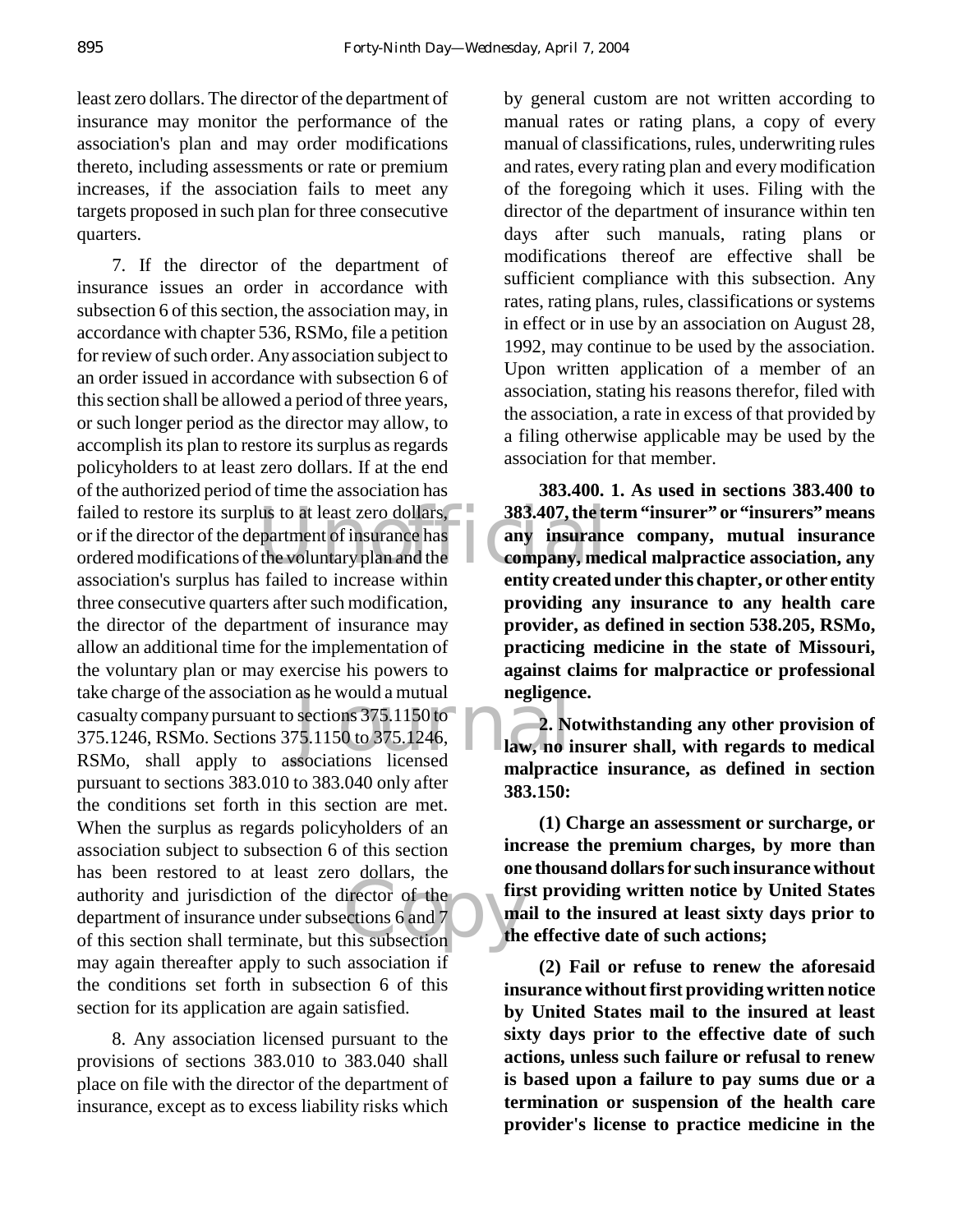**state of Missouri; or**

**(3) Cease the issuance of such policies of insurance in the state of Missouri without first providing written notice by United States mail to the insured and to the Missouri department of insurance at least one hundred eighty days prior to the effective date of such actions.**

**383.401. The Missouri department of insurance shall, prior to May 30, 2005, establish between twelve and twenty risk-reporting categories for medical malpractice insurance premiums, as defined in section 383.150, and shall establish regulations for the reporting of all premiums charged by such categories.**

ee, beginning on June 1,<br>
annually thereafter, an<br>
e actual rates charged by<br>
h insurance, for each of a hearing on t **383.402. All insurers shall, with regards to medical malpractice insurance as defined in section 383.150, provide to the Missouri department of insurance, beginning on June 1, 2005, and not less than annually thereafter, an accurate report as to the actual rates charged by such company for such insurance, for each of the risk-reporting categories established in section 383.401.**

shall, utilizing the<br>
rsuant to section<br>
lish, a market rate<br>
actual rates charged<br>
director's **383.403. Not later than December 31, 2006, and at least annually thereafter, the Missouri department of insurance shall, utilizing the information provided pursuant to section 383.402 establish and publish, a market rate reflecting the median of the actual rates charged for each of the aforesaid risk-reporting categories for the preceding year.**

insurance as<br>
are no greater  $\sum_{k=1}^{\infty}$ **383.404. After January 1, 2007, insurance premium rates charged by any insurer, with regards to medical malpractice insurance as defined in section 383.150, which are no greater than twenty percent higher, or twenty percent lower than the market rate established pursuant to section 383.403, shall be presumed to be reasonable.**

**383.405. After January 1, 2007, insurance premium rates charged by any insurer, with regards to medical malpractice insurance as defined in section 383.150, which are greater than twenty percent higher, or twenty percent lower than the market rate established pursuant**

**to section 383.403, shall be presumed to be unreasonable.**

**383.406. 1. As used in this section, "director" means the director of the department of insurance.**

**2. If any insurer proposes to increase or decrease the premium rates so that they are presumed to be unreasonable under section 383.405 for medical malpractice insurance as defined in section 383.150, the insurer shall notify the director in writing at least sixty days prior to the effective date of the proposed premium rate change. The notice shall include a detailed description of the proposed premium rate change, actuarial justification for the premium rate change, and such other information as the director may prescribe by rule.**

**3. Within ten days of receipt of the notice from the insurer, the director shall set a date for a hearing on the proposed premium rate change and shall publish notice of the hearing. The date set for the hearing shall be within thirty days after receipt of the notice from the insurer. The director shall provide a copy of any information filed by the insurer under subsection 2 of this section to any person making a written request for such information. The hearing may, at the director's discretion, be a public hearing.**

**4. At the hearing, the insurer may provide additional information in support of its proposed premium rate change, and any member of the public may provide information in support of or in opposition to the proposed premium rate change.**

**5. Within twenty days after the close of the hearing, the director shall review all of the information submitted and determine whether the proposed premium rate change is justified. No rate shall be considered justified that is excessive, inadequate, or unfairly discriminatory. If the director determines that the rate is justified, the director shall issue an order authorizing the insurer to use the premium rate as proposed. If the director**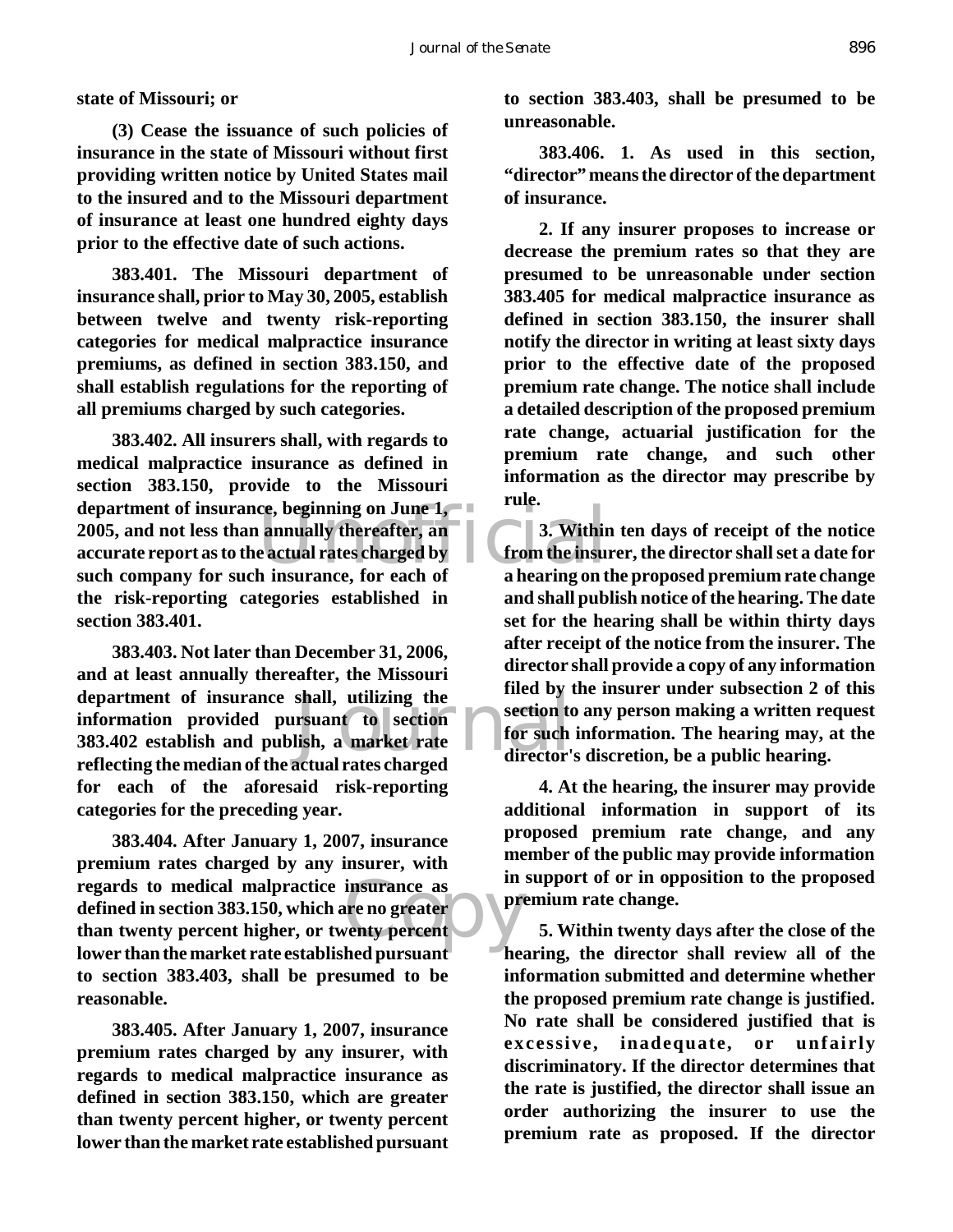**determines that the rate is not justified, the director shall issue an order prohibiting the use of the premium rate as proposed. The insurer may appeal the order under chapter 536, RSMo.**

**383.407. 1. If the director finds that any insurer or filing organization has violated any provision of sections 383.400 to 383.406, the director may impose a penalty of not more than five hundred dollars for each violation, but if the director finds the violation to be willful, the director may impose a penalty of not more than five thousand dollars for each violation. Such penalties may be in addition to any other penalty provided by law.**

Expressed and the director relating to the director relating to the director sections 383.400 to 383.406 within the time House has take<br>
limited by such order, or any extension thereof entitled: determine when a<br>
ecome effective and<br>
period fixed by the<br>
life **2. The director may suspend the license of any rating organization or insurer that fails to comply with an order of the director relating to sections 383.400 to 383.406 within the time limited by such order, or any extension thereof not suspend the license of any rating organization or insurer for failure to comply with an order until the time prescribed for an appeal therefrom has expired or if an appeal has been taken, until the order has been affirmed. The director may determine when a suspension of license shall become effective and it shall remain in effect for a period fixed by the director, unless the director modifies or rescinds such suspension or until the order upon which such suspension is based is modified, rescinded, or reversed.**

xcept upon a<br>stating the<br>hearing held **3. No penalty shall be imposed or no license shall be suspended or revoked except upon a written order of the director, stating the director's findings, made after a hearing held upon not less than ten days' written notice to such person or organization specifying the alleged violation.**"; and

Further amend the title and enacting clause accordingly.

Senator Gibbons moved that the above amendment be adopted, which motion prevailed.

Senator Scott moved that **SS No. 2** for **SS** for

**SCS** for **HS** for **HCS** for **HB 1304**, as amended, be adopted, which motion prevailed.

Senator Scott moved that **SS No. 2** for **SS** for **SCS** for **HS** for **HCS** for **HB 1304**, as amended, be read the 3rd time and finally passed.

Senator Scott was recognized to close.

President Pro Tem Kinder referred **SS No. 2** for **SS** for **SCS** for **HS** for **HCS** for **HB 1304**, as amended, to the Committee on Governmental Accountability and Fiscal Oversight.

## **MESSAGES FROM THE HOUSE**

The following messages were received from the House of Representatives through its Chief Clerk:

Mr. President: I am instructed by the House of Representatives to inform the Senate that the House has taken up and passed **HCS** for **HB 883**, entitled:

An Act to amend chapter 227, RSMo, by adding thereto one new section relating to a memorial highway.

In which the concurrence of the Senate is respectfully requested.

Read 1st time.

Also,

Mr. President: I am instructed by the House of Representatives to inform the Senate that the House has taken up and passed **HB 1029**, entitled:

An Act to amend chapter 227, RSMo, by adding thereto one new section relating to the designation of a memorial highway for veterans.

In which the concurrence of the Senate is respectfully requested.

Read 1st time.

Also,

Mr. President: I am instructed by the House of Representatives to inform the Senate that the House has taken up and passed **HB 1114**, entitled:

An Act to amend chapter 301, RSMo, by adding thereto two new sections relating to special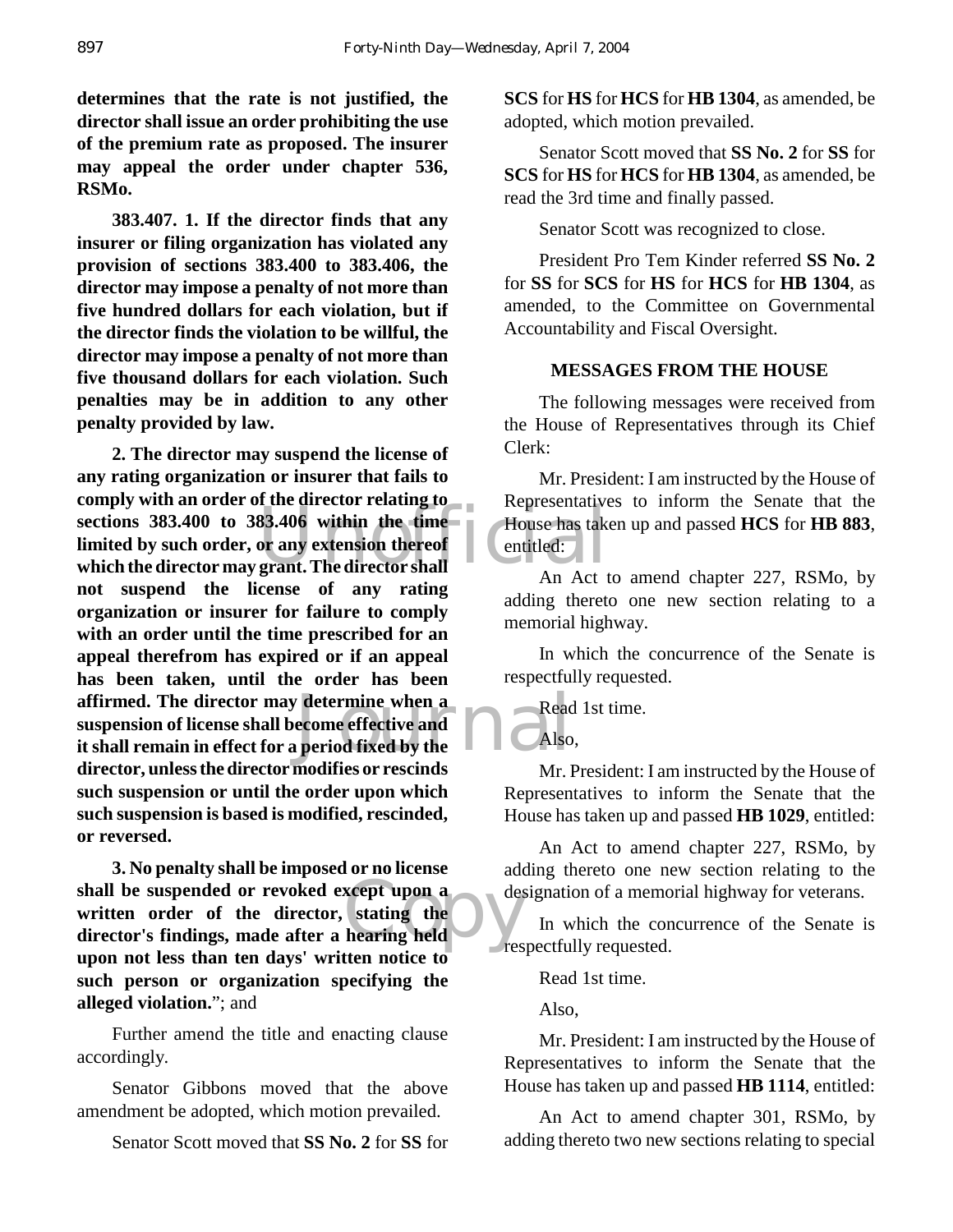license plates.

In which the concurrence of the Senate is respectfully requested.

Read 1st time.

Also,

Mr. President: I am instructed by the House of Representatives to inform the Senate that the House has taken up and passed **HB 1454**, entitled:

An Act to authorize the conveyance of property owned by the state in the county of Pemiscot to the city of Caruthersville.

In which the concurrence of the Senate is respectfully requested.

Read 1st time.

Also,

instructed by the House of<br>
orm the Senate that the<br>
passed HB 1462, entitled:<br>
In which Mr. President: I am instructed by the House of Representatives to inform the Senate that the House has taken up and passed **HB 1462**, entitled:

An Act to authorize the conveyance of property owned by the state in the county of Stoddard to the city of Bernie.

**Jourr** In which the concurrence of the Senate is respectfully requested.

Read 1st time.

Also,

Mr. President: I am instructed by the House of Representatives to inform the Senate that the House has taken up and passed **HB 1001**, entitled:

of issuing and<br>
in the Bonds,<br>
State Building<br>
Fands as An Act to appropriate money to the Board of Fund Commissioners for the cost of issuing and processing State Water Pollution Control Bonds, Stormwater Control Bonds, Third State Building Bonds, and Fourth State Building Bonds, as provided by law, to include payments from the Water Pollution Control Bond and Interest Fund, Stormwater Control Bond and Interest Fund, Third State Building Bond Interest and Sinking Fund, Fourth State Building Bond and Interest Fund, Water Pollution Control Fund, and Stormwater Control Fund, and to transfer money among certain funds for the period beginning July 1, 2004 and

ending June 30, 2005.

In which the concurrence of the Senate is respectfully requested.

Read 1st time.

Also,

Mr. President: I am instructed by the House of Representatives to inform the Senate that the House has taken up and passed **HS** for **HCS** for **HB 1002**, entitled:

An Act to appropriate money for the expenses, grants, refunds, and distributions of the State Board of Education and the Department of Elementary and Secondary Education and the several divisions and programs thereof to be expended only as provided in Article IV, Section 28 of the Constitution of Missouri, and to transfer money among certain funds for the period beginning July 1, 2004 and ending June 30, 2005.

In which the concurrence of the Senate is respectfully requested.

Read 1st time.

Also,

Mr. President: I am instructed by the House of Representatives to inform the Senate that the House has taken up and passed **HS** for **HCS** for **HB 1003**, entitled:

An Act to appropriate money for the expenses, grants, refunds, and distributions of the Department of Higher Education and the several divisions, programs, and institutions of higher education included therein to be expended only as provided in Article IV, Section 28 of the Constitution of Missouri, and to transfer money among certain funds for the period beginning July 1, 2004 and ending June 30, 2005.

In which the concurrence of the Senate is respectfully requested.

Read 1st time.

Also,

Mr. President: I am instructed by the House of Representatives to inform the Senate that the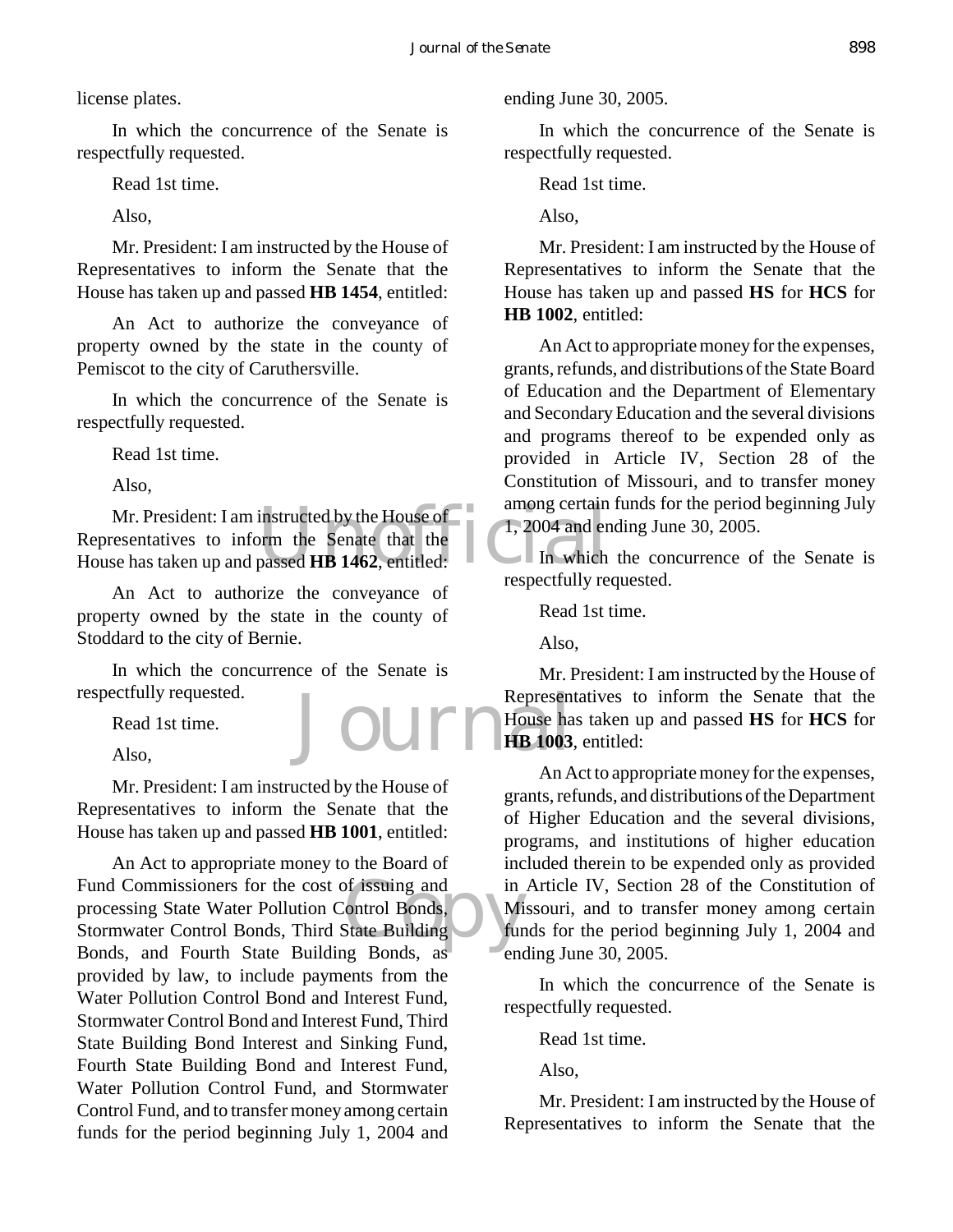House has taken up and passed **HS** for **HCS** for **HB 1004**, entitled:

An Act to appropriate money for the expenses, grants, refunds, and distributions of the Department of Revenue and the Department of Transportation, and the several divisions and programs thereof to be expended only as provided in Article IV, Section 28 of the Constitution of Missouri, and to transfer money among certain funds for the period beginning July 1, 2004 and ending June 30, 2005.

In which the concurrence of the Senate is respectfully requested.

Read 1st time.

Also,

House has taken up and passed HS for **HCS** for **An Act to HB 1005**, entitled:<br>An Act to appropriate money for the expenses, the Conomic of Economic refunds and distributions of the Office of Insurance, and Mr. President: I am instructed by the House of Representatives to inform the Senate that the **HB 1005**, entitled:

the Constitution of<br>oney among certain and the constant of the constant of the constant of the constant of the constant of the constant of the constant of the constant of the constant of the constant of the constant of the An Act to appropriate money for the expenses, grants, refunds, and distributions of the Office of Administration, the Department of Transportation, the Department of Public Safety, and the Chief Executive's Office, and the several divisions and programs thereof to be expended only as provided in Article IV, Section 28 of the Constitution of Missouri, and to transfer money among certain funds for the period beginning July 1, 2004 and ending June 30, 2005.

In which the concurrence of the Senate is respectfully requested.

Read 1st time.

Also,

y the House of<br>
mate that the<br>
Secret HCS for Mr. President: I am instructed by the House of Representatives to inform the Senate that the House has taken up and passed **HS** for **HCS** for **HB 1006**, entitled:

An Act to appropriate money for the expenses, grants, refunds, and distributions of the Department of Agriculture, Department of Natural Resources, Department of Conservation, and the several divisions and programs thereof and for the expenses, grants, refunds, distributions, and capital improvements projects involving the repair,

replacement, and maintenance of state buildings and facilities of the Department of Natural Resources and the several divisions and programs thereof to be expended only as provided in Article IV, Section 28 of the Constitution of Missouri, and to transfer money among certain funds, for the period beginning July 1, 2004 and ending June 30, 2005.

In which the concurrence of the Senate is respectfully requested.

Read 1st time.

Also,

Mr. President: I am instructed by the House of Representatives to inform the Senate that the House has taken up and passed **HS** for **HCS** for **HB 1007**, entitled:

An Act to appropriate money for the expenses, grants, refunds, and distributions of the Department of Economic Development, Department of Insurance, and Department of Labor and Industrial Relations, and the several divisions and programs thereof to be expended only as provided in Article IV, Section 28 of the Constitution of Missouri, and to transfer money among certain funds for the period beginning July 1, 2004 and ending June 30, 2005.

In which the concurrence of the Senate is respectfully requested.

Read 1st time.

Also,

Mr. President: I am instructed by the House of Representatives to inform the Senate that the House has taken up and passed **HS** for **HCS** for **HB 1008**, entitled:

An Act to appropriate money for the expenses, grants, refunds, and distributions of the Department of Public Safety, and the several divisions and programs thereof to be expended only as provided in Article IV, Section 28 of the Constitution of Missouri, and to transfer money among certain funds for the period beginning July 1, 2004 and ending June 30, 2005.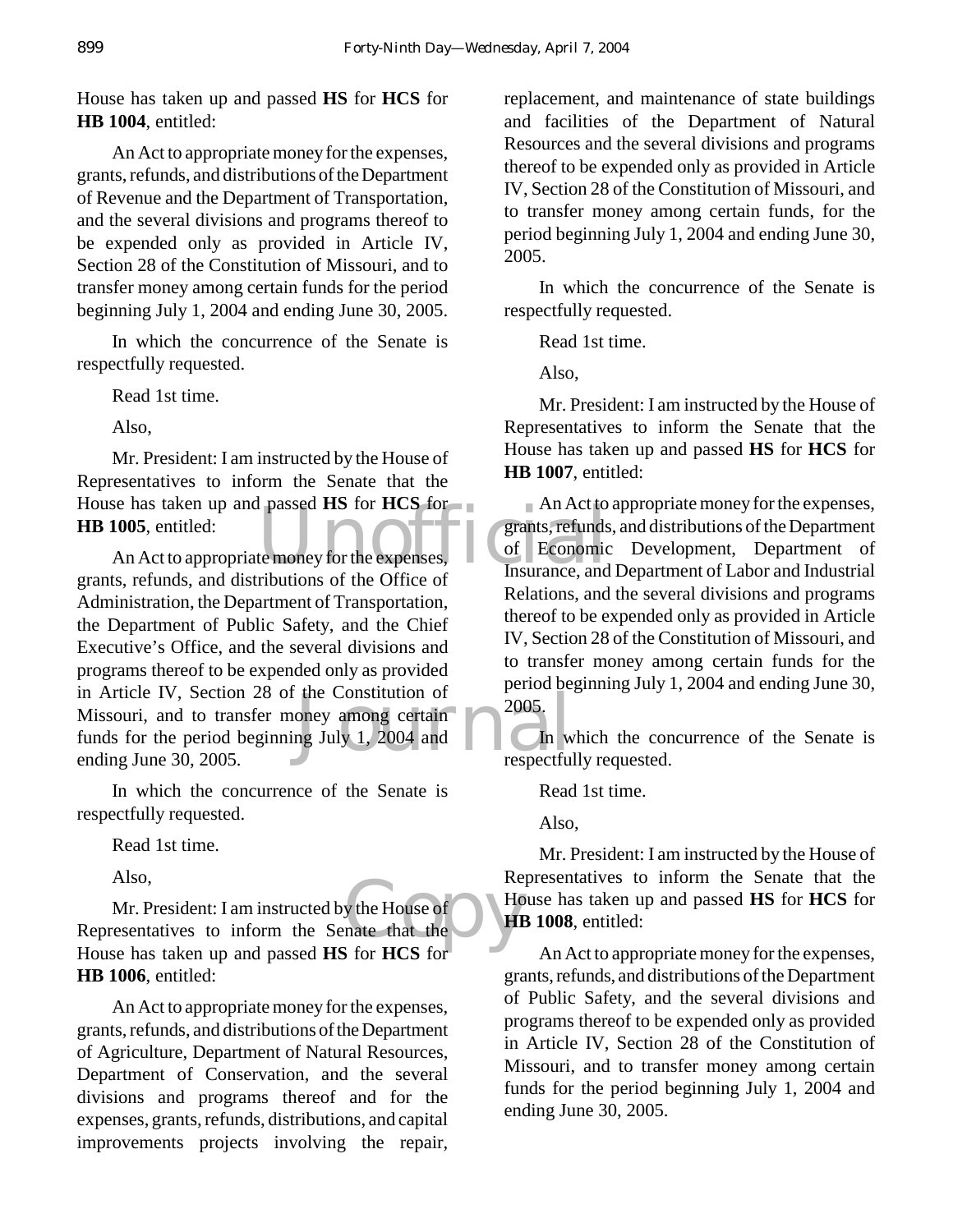In which the concurrence of the Senate is respectfully requested.

Read 1st time.

Also,

Mr. President: I am instructed by the House of Representatives to inform the Senate that the House has taken up and passed **HS** for **HCS** for **HB 1009**, entitled:

An Act to appropriate money for the expenses, grants, refunds, and distributions of the Department of Corrections and the several divisions and programs thereof to be expended only as provided in Article IV, Section 28 of the Constitution of Missouri, for the period beginning July 1, 2004 and ending June 30, 2005.

In which the concurrence of the Senate is respectfully requested.

 $\ln$ 

Read 1st time.

Also,

Mr. President: I am instructed by the House of Representatives to inform the Senate that the House has taken up and passed **HS** for **HCS** for **HB 1010**, entitled:

ney for the expenses,<br>
Senate<br>
of Public Buildings,<br>
Senior Services and<br>
Senior Services and  $\frac{1}{1}$ , 2004 and An Act to appropriate money for the expenses, grants, refunds, and distributions of the Department of Mental Health, the Board of Public Buildings, the Department of Health and Senior Services, and the several divisions and programs thereof, the Missouri Health Facilities Review Committee and the Commission for the Missouri Senior Rx Program to be expended only as provided in Article IV, Section 28 of the Constitution of Missouri, for the period beginning July 1, 2004 and ending June 30, 2005.

In which the concurrence of the Senate is respectfully requested.

Read 1st time.

Also,

Mr. President: I am instructed by the House of Representatives to inform the Senate that the House has taken up and passed **HS** for **HCS** for **HB 1011**, entitled:

An Act to appropriate money for the expenses, grants, and distributions of the Department of Social Services and the several divisions and programs thereof to be expended only as provided in Article IV, Section 28 of the Constitution of Missouri, for the period beginning July 1, 2004 and ending June 30, 2005.

In which the concurrence of the Senate is respectfully requested.

Read 1st time.

Also,

Mr. President: I am instructed by the House of Representatives to inform the Senate that the House has taken up and passed **HS** for **HCS** for **HB 1012**, entitled:

An Act to appropriate money for the expenses, grants, refunds, and distributions of the Chief Executive's Office and Mansion, Lieutenant Governor, Secretary of State, State Auditor, State Treasurer, Attorney General, Missouri Prosecuting Attorneys and Circuit Attorneys Retirement Systems, and the Judiciary and the Office of the State Public Defender, and the several divisions and programs thereof, and for the payment of salaries and mileage of members of the State Senate and the House of Representatives and contingent expenses of the General Assembly, including salaries and expenses of elective and appointive officers and necessary capital improvements expenditures; for salaries and expenses of members and employees and other necessary operating expenses of the Missouri Commission on Interstate Cooperation, the Committee on Legislative Research, various joint committees, for the expenses of the interim committees established by the General Assembly, and to transfer money among certain funds, to be expended only as provided in Article IV, Section 28 of the Constitution of Missouri, for the period beginning July 1, 2004 and ending June 30, 2005.

In which the concurrence of the Senate is respectfully requested.

Read 1st time.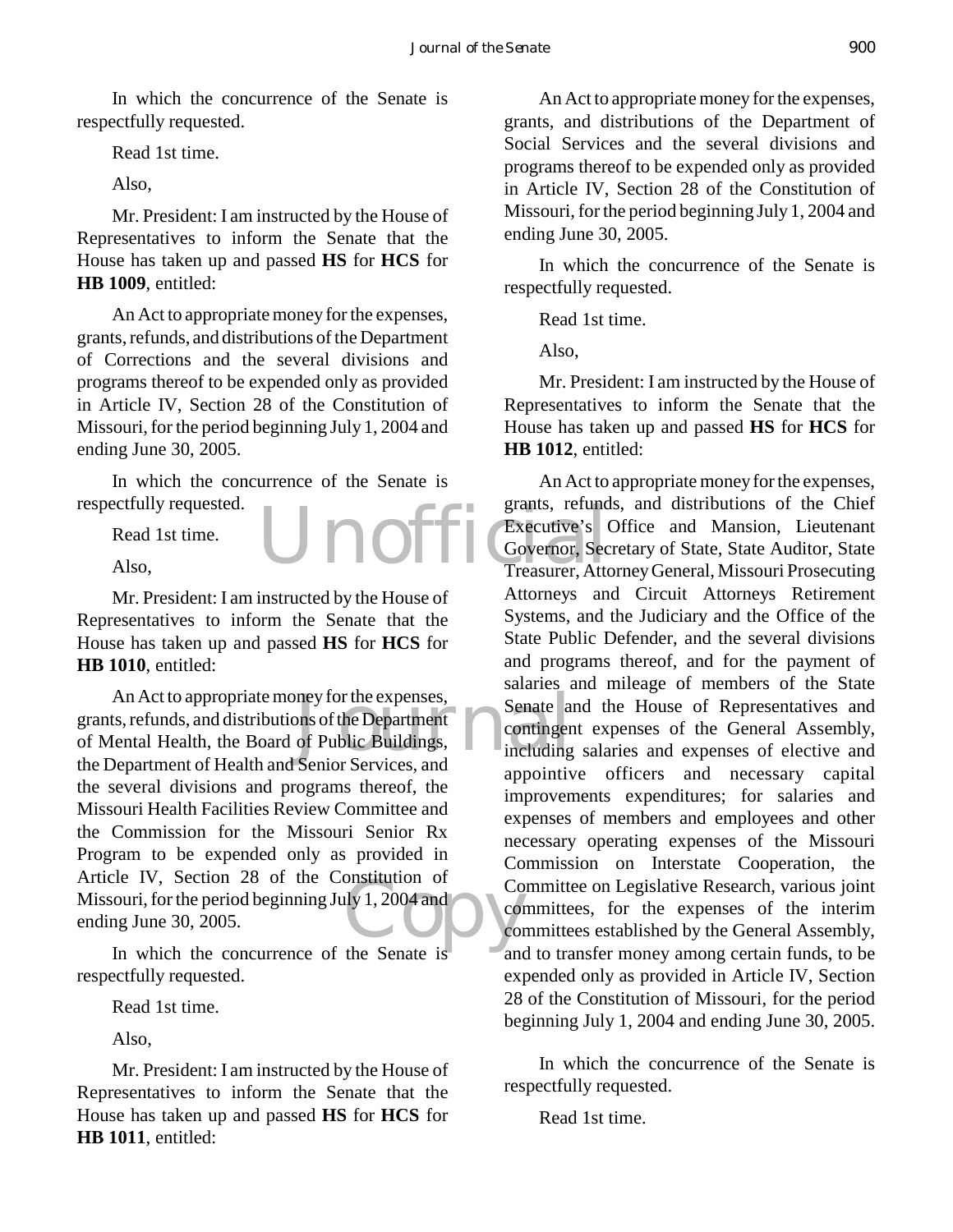# **RESOLUTIONS**

Senator Mathewson offered Senate Resolution No. 1717, regarding Dolores Stegner, Pilot Grove, which was adopted.

#### **INTRODUCTIONS OF GUESTS**

Senator Champion introduced to the Senate, Billy Mawhiney and Derick English, Springfield.

Senator Shields introduced to the Senate, Tom and Nanette Corso, St. Joseph.

On behalf of Senator Klindt and himself, Senator Shields introduced to the Senate, Dirck Clark, Savannah.

Senator Cauthorn introduced to the Senate, Richard Thomas, Monroe; and Jeff Hedberg, Centralia.

Senator Nodler introduced to the Senate, Miriam and G<br>
ssa Ralston, Melissa Winston and Jennifer<br>
University on, Joplin.<br>
Physician of the Physician of the Physician of the Physician of the Physician of the Physician of th Melissa Ralston, Melissa Winston and Jennifer Brown, Joplin.

Senator Scott introduced to the Senate, Liz Blackburn and students from Northwest High School, Hughesville.

Senator Stoll introduced to the Senate, Karen Almany and her children, Nathan and Tyler, Festus; and Ron and Kelly Ott and their children, Nicole and Patrick, Madison; and Nathan, Tyler, Nicole and Patrick were made honorary pages.

Senator Dougherty introduced to the Senate, Lauren Nowatske, Tessa O'Neill and Olivia Hunter, St. Louis; and Lauren, Tessa and Olivia were made honorary pages.

Senator Russell introduced to the Senate, his son, Doug, daughter-in-law, Kim and their son, Jordan, Lebanon; and Jordan was made an honorary page.

Senator Kennedy introduced to the Senate, Miriam Axelbaum, Olivette; Gracie Hinson, Shrewsbury; and twenty-seven sixth grade students from The College School, Webster Groves; and Miriam and Gracie were made honorary pages.

Senator Gibbons introduced to the Senate, the Physician of the Day, Dr. Joseph Hanaway, M.D., St. Louis County.

On motion of Senator Gibbons, the Senate adjourned under the rules.



# FIFTIETH DAY–THURSDAY, APRIL 8, 2004  $\overline{\phantom{a}}$

# FORMAL CALENDAR

OUSE BILLS ON SECO HOUSE BILLS ON SECOND READING

HCS for HB 855 HCS for HB 1614 HB 1444-Moore, et al HCS for HB 1660 HCS for HB 883 HB 1029-Henke HB 1114-Skaggs HB 1454-Swinger, et al HB 1462-Bean, et al HB 1001-Bearden HS for HCS for HB 1002-Bearden HS for HCS for HB 1003-Bearden HS for HCS for HB 1004-Bearden HS for HCS for HB 1005-Bearden HS for HCS for HB 1006-Bearden HS for HCS for HB 1007-Bearden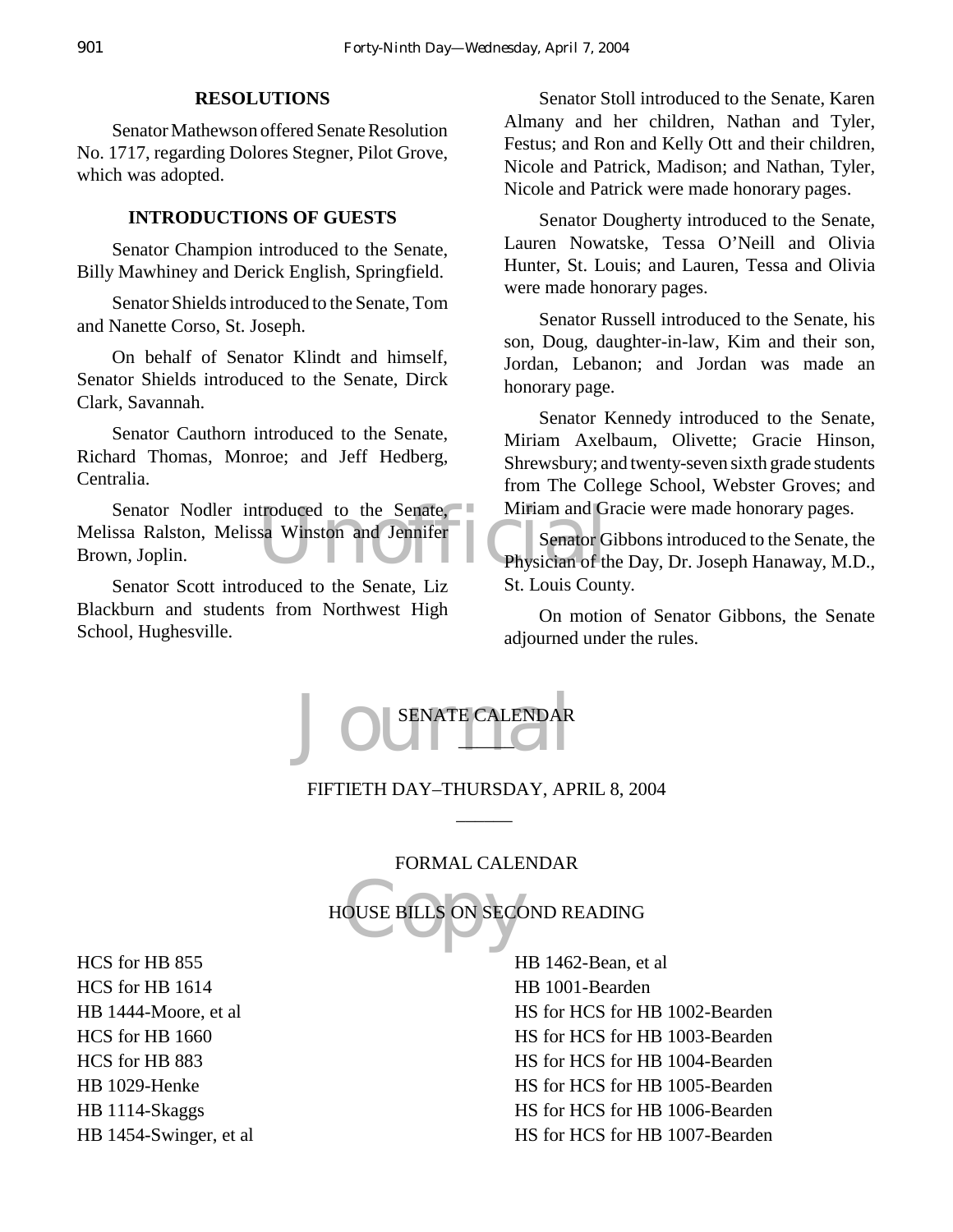HS for HCS for HB 1008-Bearden HS for HCS for HB 1009-Bearden HS for HCS for HB 1010-Bearden HS for HCS for HB 1011-Bearden HS for HCS for HB 1012-Bearden

# THIRD READING OF SENATE BILLS

# SS for SCS for SBs 1233, 840 & 1043-Dolan

# SENATE BILLS FOR PERFECTION

SCS<br>
Le, with SCS<br>
DETICSB 1076-Cas  $J$  OUM  $_{\text{SB}}^{\text{SB}}$   $_{\text{SB}}^{\text{2B}}$   $_{\text{SB}}^{\text{2B}}$   $_{\text{SB}}^{\text{2B}}$   $_{\text{SB}}^{\text{2B}}$   $_{\text{SB}}^{\text{2B}}$ SB 1234-Mathewson and Childers, with SCS SJR 40-Stoll SB 817-Kennedy and Griesheimer, with SCS SB 1124-Goode and Steelman, with SCS SB 1128-Cauthorn, with SCS SJR 24-Caskey and Bartle, with SCS SB 1370-Nodler SJR 41-Kinder, et al, with SCS SB 717-Childers SB 1183-Dolan, with SCS SB 1254-Klindt, with SCS SB 1171-Griesheimer, et al, with SCS SB 1116-Stoll, with SCS SB 1355-Days SB 810-Klindt, with SCS SB 728-Steelman, with SCS

SB 1198-Russell, with SCA 1 SB 1213-Steelman and Gross, with SCS SB 1159-Foster and Dougherty SB 807-Loudon SB 1023-Griesheimer SB 1166-Caskey SB 1076-Caskey SB 787-Childers, with SCS SB 1277-Yeckel, with SCS SBs 908 & 719-Cauthorn, with SCS SB 906-Foster, with SCS SB 888-Goode SB 1279-Steelman, et al, with SCS SBs 1221 & 1305-Kinder, with SCS SB 1227-Russell, et al, with SCS

# INFORMAL CALENDAR

# SENATE BILLS FOR PERFECTION

SBs 738 & 790-Loudon, with SCS & SS for SCS (pending) SB 755-Shields, with SCS SB 809-Klindt, with SCS, SS for SCS & SA 2 (pending) SB 856-Loudon, with SCS, SS for SCS, SS for SS for SCS, SA 2 & SSA 1 for SA 2 (pending) SB 933-Yeckel, et al

SB 989-Gross, et al, with SCS (pending) SB 990-Loudon, with SCS SBs 1069, 1068, 1025, 1005 & 1089-Gross and Griesheimer, with SCS, SS for SCS, SA 2 & SA 2 to SA 2 (pending) SB 1138-Bartle SB 1180-Shields and Kinder, with SCS SB 1232-Clemens, et al, with SCS (pending)